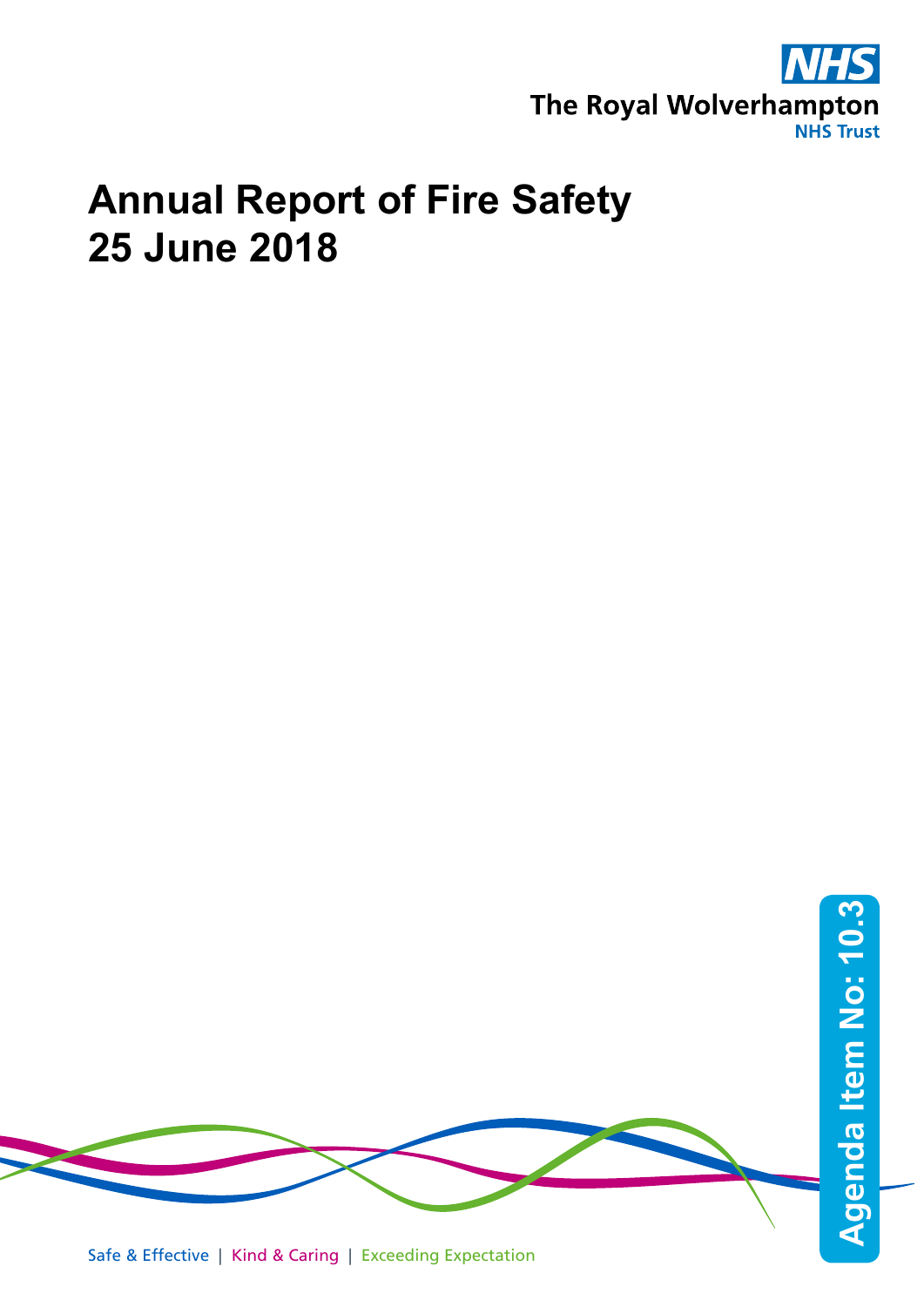# The Royal Wolverhampton NHS Trust



| <b>Trust Board Report</b>                                              |                                                                                                                                                                                                                                                                                                                                                                                 |  |  |  |
|------------------------------------------------------------------------|---------------------------------------------------------------------------------------------------------------------------------------------------------------------------------------------------------------------------------------------------------------------------------------------------------------------------------------------------------------------------------|--|--|--|
| <b>Meeting Date:</b>                                                   | 25 June 2018                                                                                                                                                                                                                                                                                                                                                                    |  |  |  |
| Title:                                                                 | <b>Annual Report of Fire Safety</b>                                                                                                                                                                                                                                                                                                                                             |  |  |  |
| <b>Executive Summary:</b>                                              | Written Evidence of this Trusts performance against "regulation 15" of<br>the "Essential Standards of Quality and Safety".                                                                                                                                                                                                                                                      |  |  |  |
| <b>Action Requested:</b>                                               | To endorse the report<br>$\bullet$<br>CEO to sign statement (Appendix A)                                                                                                                                                                                                                                                                                                        |  |  |  |
| <b>Report of:</b>                                                      | Keith Massen, Fire Safety Manager<br>on behalf of Gwen Nuttall, Chief Operating Officer                                                                                                                                                                                                                                                                                         |  |  |  |
| Author:<br><b>Contact Details:</b>                                     | Email keith.massen@nhs.net<br>Tel 01902 307999 Ext 8159                                                                                                                                                                                                                                                                                                                         |  |  |  |
| <b>Links to Trust</b><br><b>Strategic Objectives</b>                   |                                                                                                                                                                                                                                                                                                                                                                                 |  |  |  |
| <b>Resource</b><br>Implications:                                       | Since the production of the report NHS Improvement have identified<br>funding to replace all the Aluminium cladding on the Heart & Lung<br>Centre in accordance with our request in the Four Stage Plan.                                                                                                                                                                        |  |  |  |
| <b>Equality and</b><br><b>Diversity</b><br><b>Assessment</b>           |                                                                                                                                                                                                                                                                                                                                                                                 |  |  |  |
| <b>Risks: BAF/TRR</b><br>(describe risk and current<br>risk score)     |                                                                                                                                                                                                                                                                                                                                                                                 |  |  |  |
| <b>Public or Private:</b><br>(with reasons if private)                 | Public                                                                                                                                                                                                                                                                                                                                                                          |  |  |  |
| <b>References:</b><br>(eg from/to other committees)                    | Ratified by Fire Safety Group and TMC                                                                                                                                                                                                                                                                                                                                           |  |  |  |
| <b>Appendices/</b><br>References/<br><b>Background Reading</b>         | Risk Mitigation 4 Stage Plan                                                                                                                                                                                                                                                                                                                                                    |  |  |  |
| <b>NHS Constitution:</b><br>(How it impacts on any<br>decision-making) | In determining this matter, the Board should have regard to the Core<br>principles contained in the Constitution of:<br>Equality of treatment and access to services<br>4<br>4<br>High standards of excellence and professionalism<br>Service user preferences<br>4<br>Cross community working<br><b>Best Value</b><br>4<br>Accountability through local influence and scrutiny |  |  |  |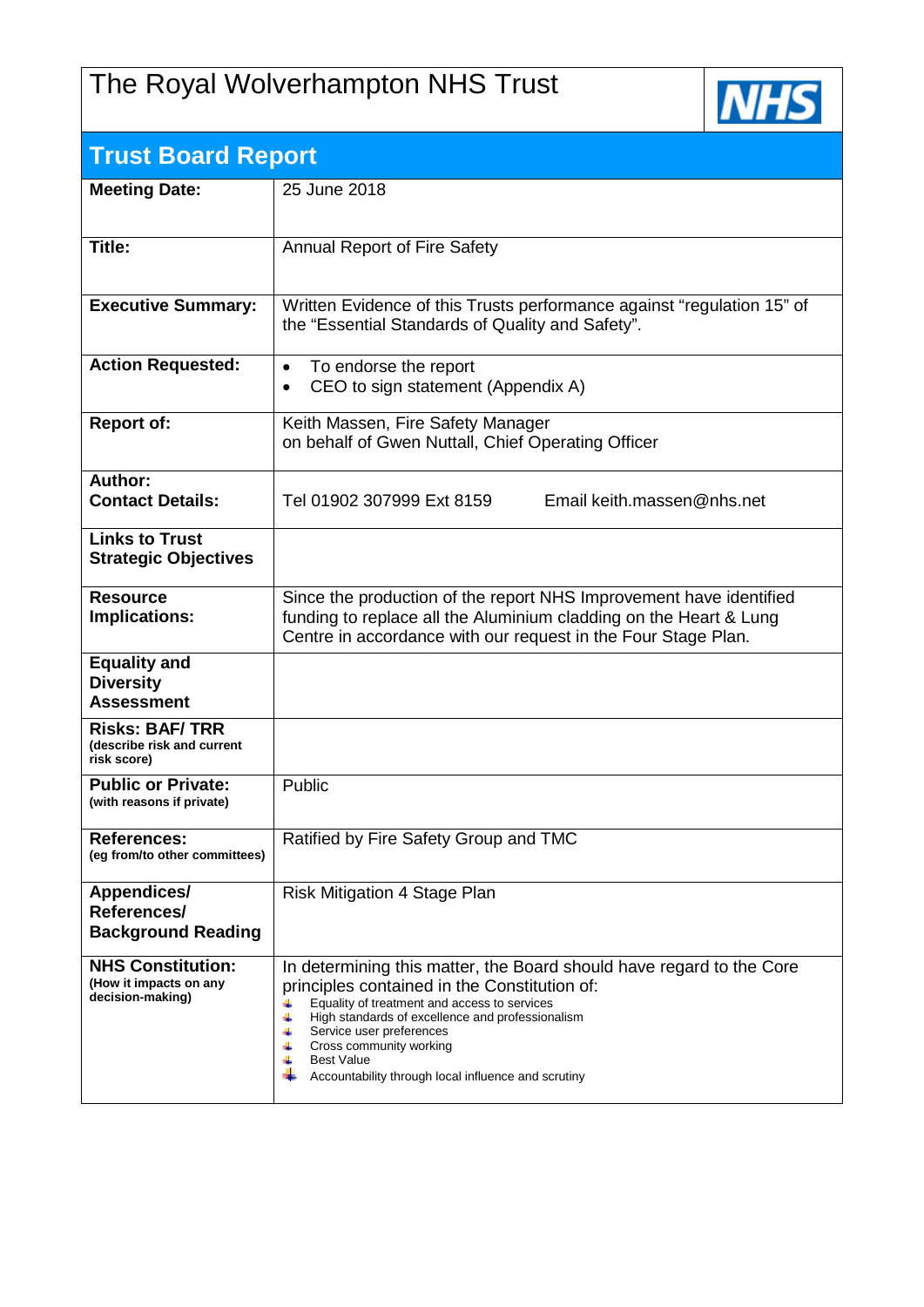The Royal Wolverhampton **NHS NHS Trust** 



# ANNUAL REPORT of FIRE SAFETY

#### *Trust Vision and Values:*

*Safe & effective*

*We will work collaboratively to prioritise the safety of all within our care environment*

*Kind & caring We will act in the best interest of others at all times*

*Exceeding expectation We will grow a reputation for excellence as our norm*

# 2017/18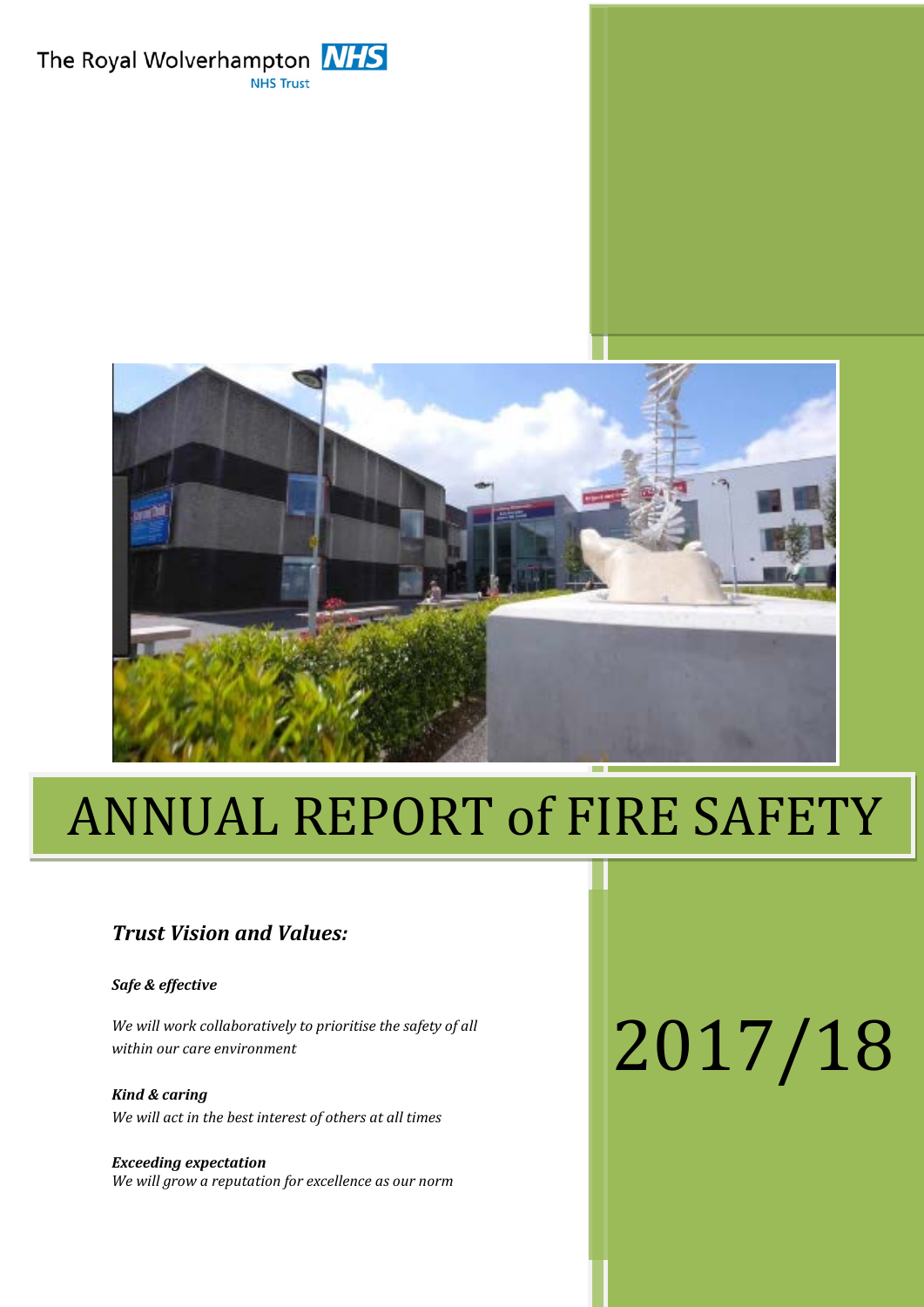# **Contents**

| <b>Section</b> |                                                      | Page           |
|----------------|------------------------------------------------------|----------------|
| 1              | Introduction                                         | $\overline{2}$ |
| $\overline{2}$ | <b>Executive Summary</b>                             | $\overline{2}$ |
| 3              | Report                                               | 5              |
| 3.1            | <b>Fire Policy</b>                                   | 5              |
| 3.2            | Fire Safety Group                                    | 5              |
| 3.3            | <b>Risk Register</b>                                 | $5\phantom{1}$ |
| 3.4            | <b>Management of Fire Risks</b>                      | $\overline{7}$ |
| 3.5            | <b>Structural Fire Protection</b>                    | $\overline{7}$ |
| 3.6            | <b>Heart and Lung Centre</b>                         | $\overline{7}$ |
| 3.7            | Fire Response Management                             | 8              |
| 3.8            | Training                                             | 8              |
| 3.9            | <b>Fire Drills and Clinical Evacuation Exercises</b> | 9              |
| 3.10           | <b>Exercise L'Orient</b>                             | 12             |
| 3.11           | <b>Unwanted Fire Signals</b>                         | 12             |
| 3.12           | <b>Fires</b>                                         | 16             |
| 3.13           | <b>Enforcement Notices</b>                           | 16             |
| 3.14           | Conclusion                                           | 16             |
|                | Appendix A Annual Statement of Fire Safety 2017/18   | 17             |
|                | Appendix B Programme of Work                         | 19             |

**Author Department Position** K. Massen GIFireE Estates and Facilities Fire Safety Manager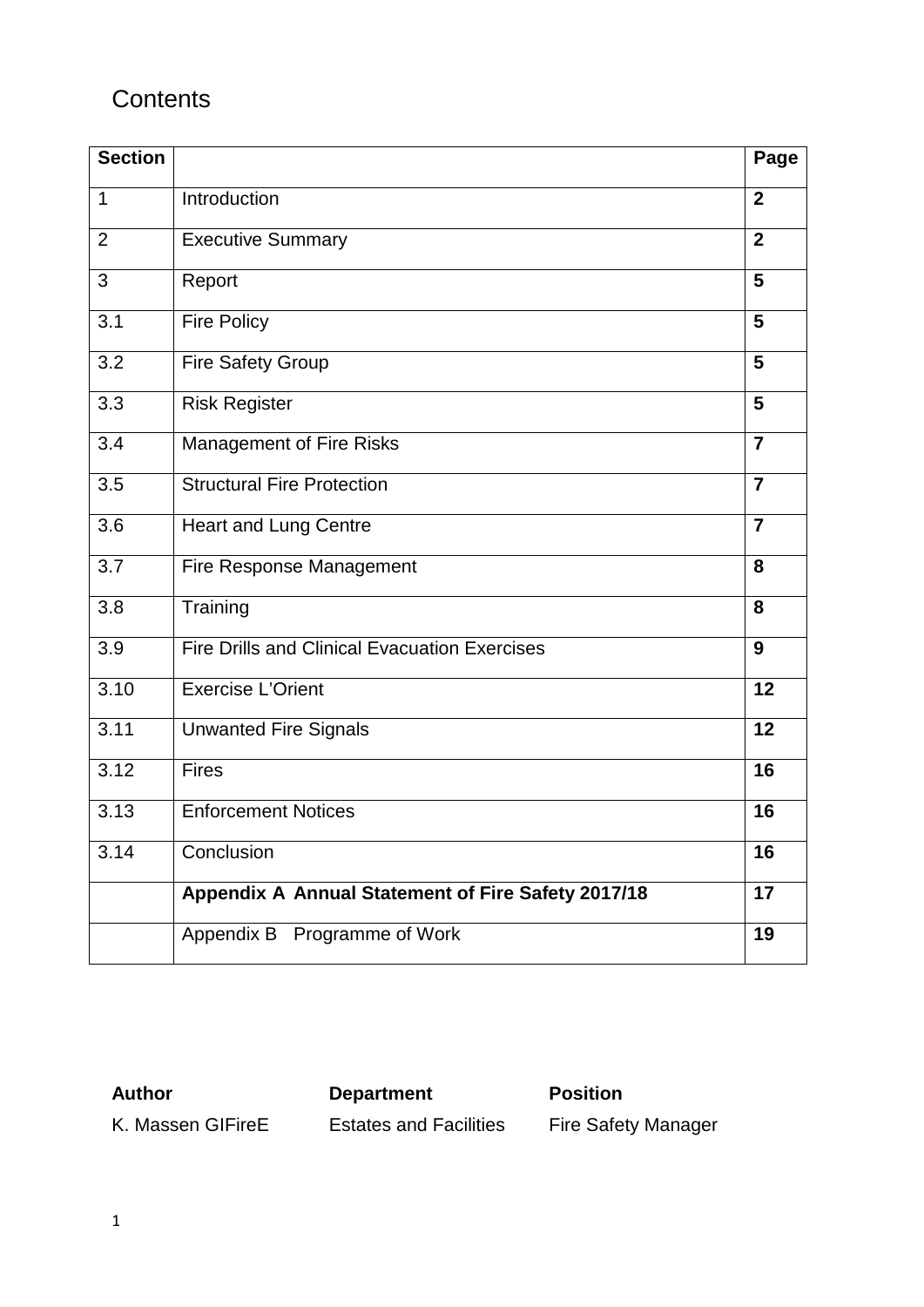#### **1. Introduction**

The Regulatory Reform (Fire Safety) Order, that came into force on 1st October 2006, requires 'general fire precautions' to be put in place 'where necessary and to the extent that is reasonable and practical' for the protection of the 'relevant persons'.

Responsibility for complying with the Fire Safety Order rests with the responsible person. Broadly, in a workplace this would be the employer or any person who has control of any part of the premises (for example the occupier or owner). Where there is more than one responsible person such as in multi-occupied premises, all must take reasonable steps to co-operate and coordinate with each other.

The Chief Executive Officer is responsible for ensuring that, through appropriate delegation of responsibility within the organisation, current fire legislation is met and that, where appropriate, Firecode guidance is implemented in all premises owned or occupied by The Royal Wolverhampton NHS Trust.

The Chief Operating Officer is the Executive Director with delegated responsibility for fire safety issues across the organisation and the delivery of a safe responsive system.

This report has been developed to provide the Trust Board of Directors accountable for the activities of the organisation with relevant information concerning the management and delivery of fire safety, from **1st April 2017 to 31st March 2018**, and a brief forecast into the year ahead, as in accordance with Healthcare Technical Manual 05-01: Managing Healthcare Fire Safety.

#### **Note**.

The outcome of this report should be used as the basis on which to formulate the annual statement of fire safety, which is to be retained by the organisation and may be presented to the CQC along with supporting documentation as evidence of performance against Regulation 15 of the "Essential standards of quality and safety".

#### **2. Executive Summary**

Good management of fire safety is essential to ensure that fires are unlikely to occur; that if they do occur they are likely to be controlled or contained quickly, effectively and safely; or that, if a fire does occur and grow, everyone in the premises can escape to a place of total safety easily and quickly.

The following summary profile gives brief details of this Trusts development towards compliance with the mandatory requirements for the NHS in England (considered as best practice for NHS Foundation Trusts).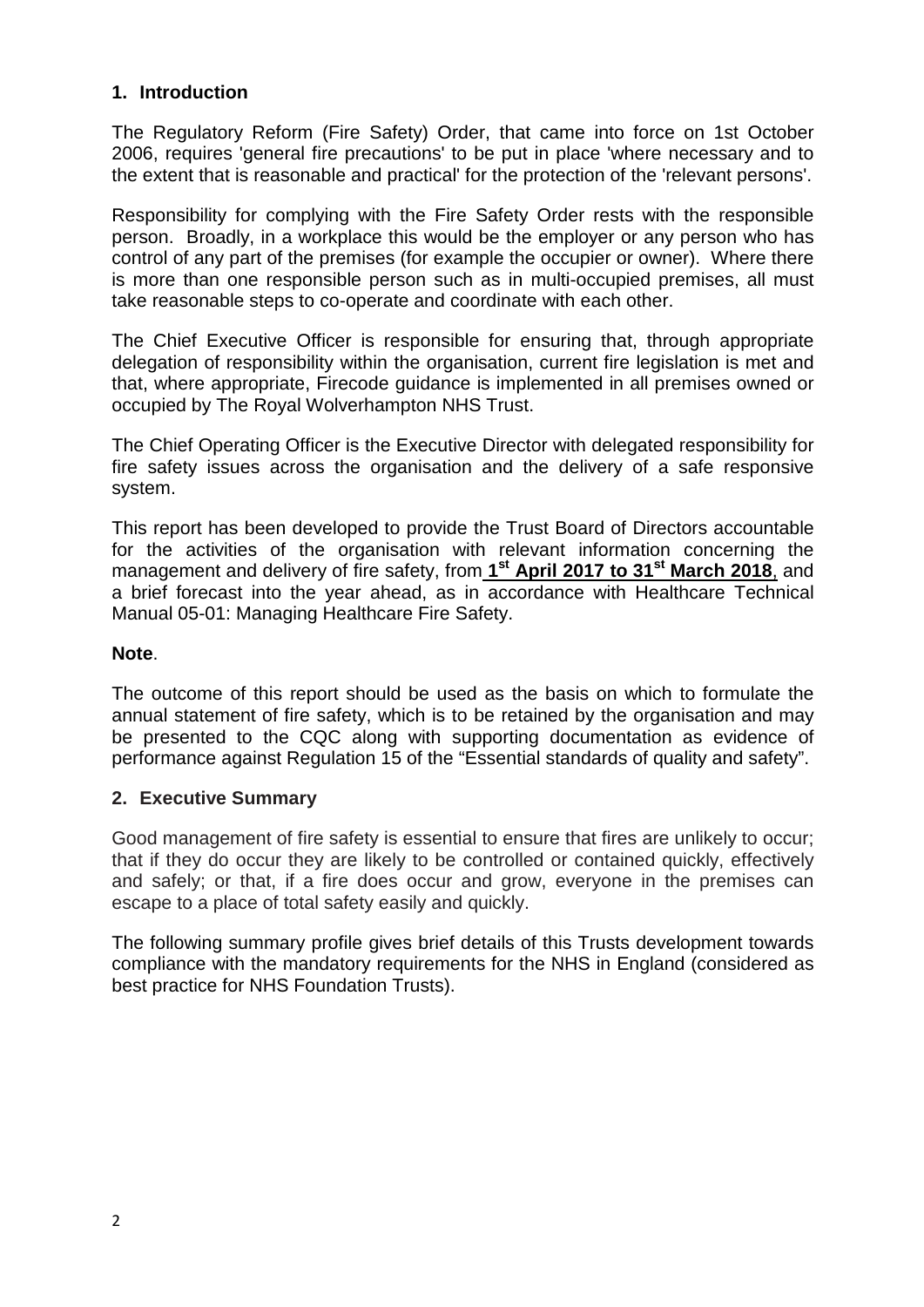#### **Summary Profile**

| <b>Clearly defined fire policy</b>                                                                                                                     | Policy recently amended, additional appendices<br>introduced.<br>Report sec 3.1                                                           | R. | A | G |
|--------------------------------------------------------------------------------------------------------------------------------------------------------|-------------------------------------------------------------------------------------------------------------------------------------------|----|---|---|
| <b>Board Level Director</b><br>accountable to the Chief<br><b>Executive for fire safety</b>                                                            | Compliant                                                                                                                                 |    |   |   |
| Fire Safety Manager to take the<br>lead on all fire safety activities                                                                                  | Compliant                                                                                                                                 |    |   |   |
|                                                                                                                                                        | Have an effective fire safety management strategy which enables:                                                                          |    |   |   |
| Preparation and upkeep of the<br>organisation's fire safety policy                                                                                     | Fire Safety Group- responsible for the monitoring<br>and review of fire policy and protocols.<br>Report - sec 3.2                         |    |   |   |
| <b>Adequate means for quickly</b><br>detecting and raising the alarm<br>in case of fire                                                                | Fire alarm system inadequate in some areas and<br>requires improvement. Relevant details recorded<br>with 'Building Risks'.<br>Report 3.5 |    |   |   |
| <b>Means for ensuring emergency</b><br>evacuation procedures are<br>suitable and sufficient for all<br>areas, without reliance on<br>external services | Delivery of rolling programme.<br>Heart and Lung Centre Risk Mitigation Plan<br>Report sec $-3.6, 3.7, 3.8$                               |    |   |   |
| Staff to receive fire safety<br>training appropriate to the level<br>of risk and duties they may be<br>required to perform                             | Annual mandatory fire safety training -<br>supplemented with fire evacuation drills<br>Report - sec 3.7                                   |    |   |   |
| <b>Reporting of fires and unwanted</b><br>fire signals                                                                                                 | Robust system in place utilising DATIX<br>Report sec 3.9, 3.10                                                                            |    |   |   |
| Partnership initiatives with other<br>bodies and agencies involved in<br>the provision of fire safety.                                                 | Compliant - regular contact with fire<br>authority                                                                                        |    |   |   |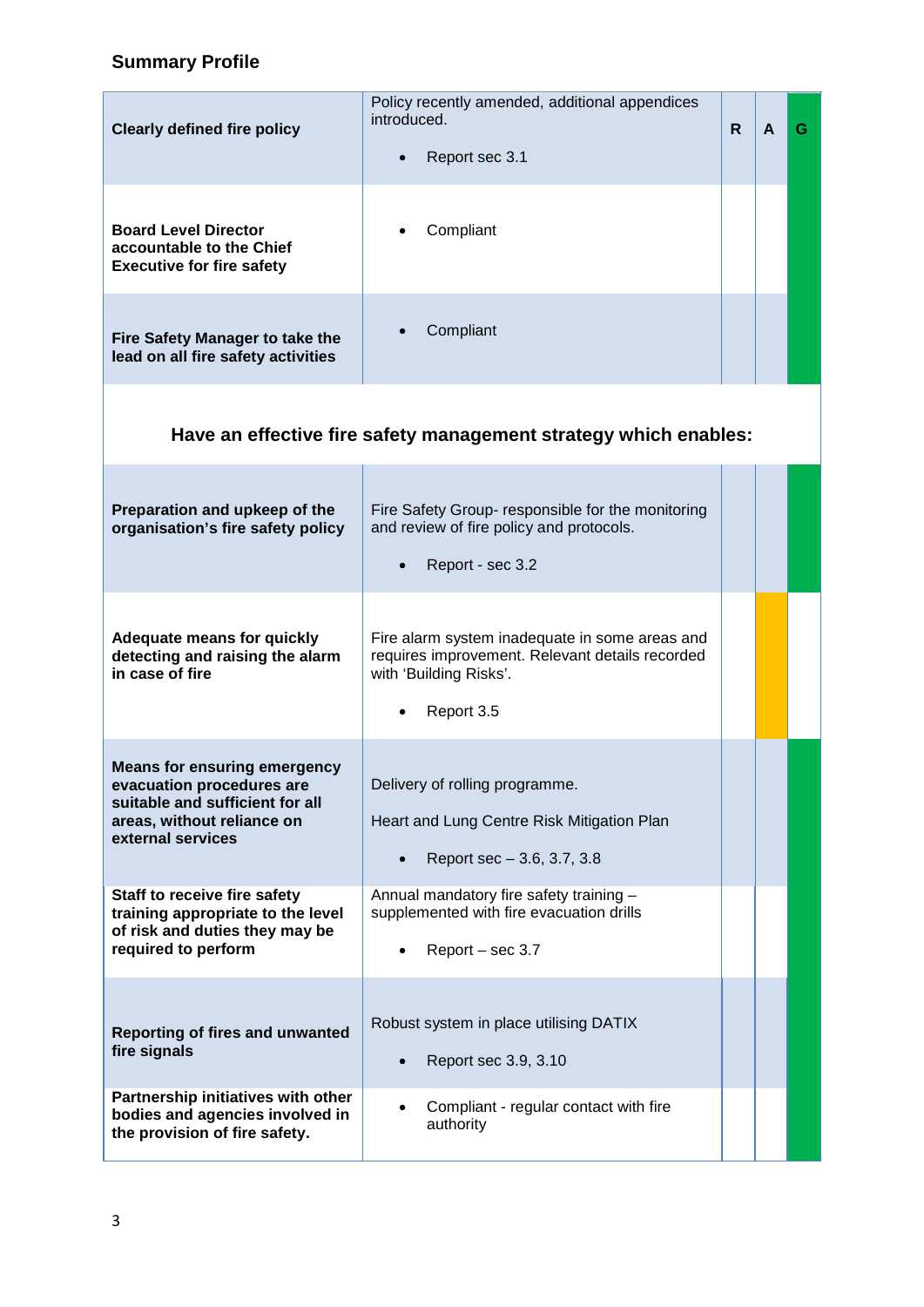# **Building Risks**

| Red fire risks (15-25)                                                                                               | <b>None</b>                                                                                                   |    |
|----------------------------------------------------------------------------------------------------------------------|---------------------------------------------------------------------------------------------------------------|----|
| Amber fire risks (8-12)                                                                                              | Overarching fire risks – blocks containing significant<br>shortfalls of passive fire protection<br>Report 3.3 | 21 |
|                                                                                                                      | Old Eye Infirmary - Arson endangering life                                                                    |    |
| Yellow fire risks (4-6)                                                                                              | Overarching fire risks – blocks containing some<br>shortfalls of passive fire protection.                     |    |
| Overarching fire risks - blocks containing minor<br>Green fire risks (1-3)<br>shortfalls of passive fire protection. |                                                                                                               | 1  |

## **Unwanted Fire Signals**

| <b>New Cross Hospital</b>                   | 1.2% reduction from previous year<br>Report 3.9<br>$\bullet$ | 162 |
|---------------------------------------------|--------------------------------------------------------------|-----|
| <b>West Park Rehabilitation</b><br>Hospital | Report 3.9<br>$\bullet$                                      | 6   |
| <b>Cannock Chase Hospital</b>               | 3 above KPI<br>Report 3.9<br>$\bullet$                       | 14  |

## **Fires**

| <b>Category 1</b> | Causing significant damage to a building or where occupants<br>have been threatened.                                                                 | 0 |
|-------------------|------------------------------------------------------------------------------------------------------------------------------------------------------|---|
| <b>Category 2</b> | External to building or minor internal incidents where the<br>building has not been damaged or occupants have not been<br>threatened.<br>Report 3.10 | 5 |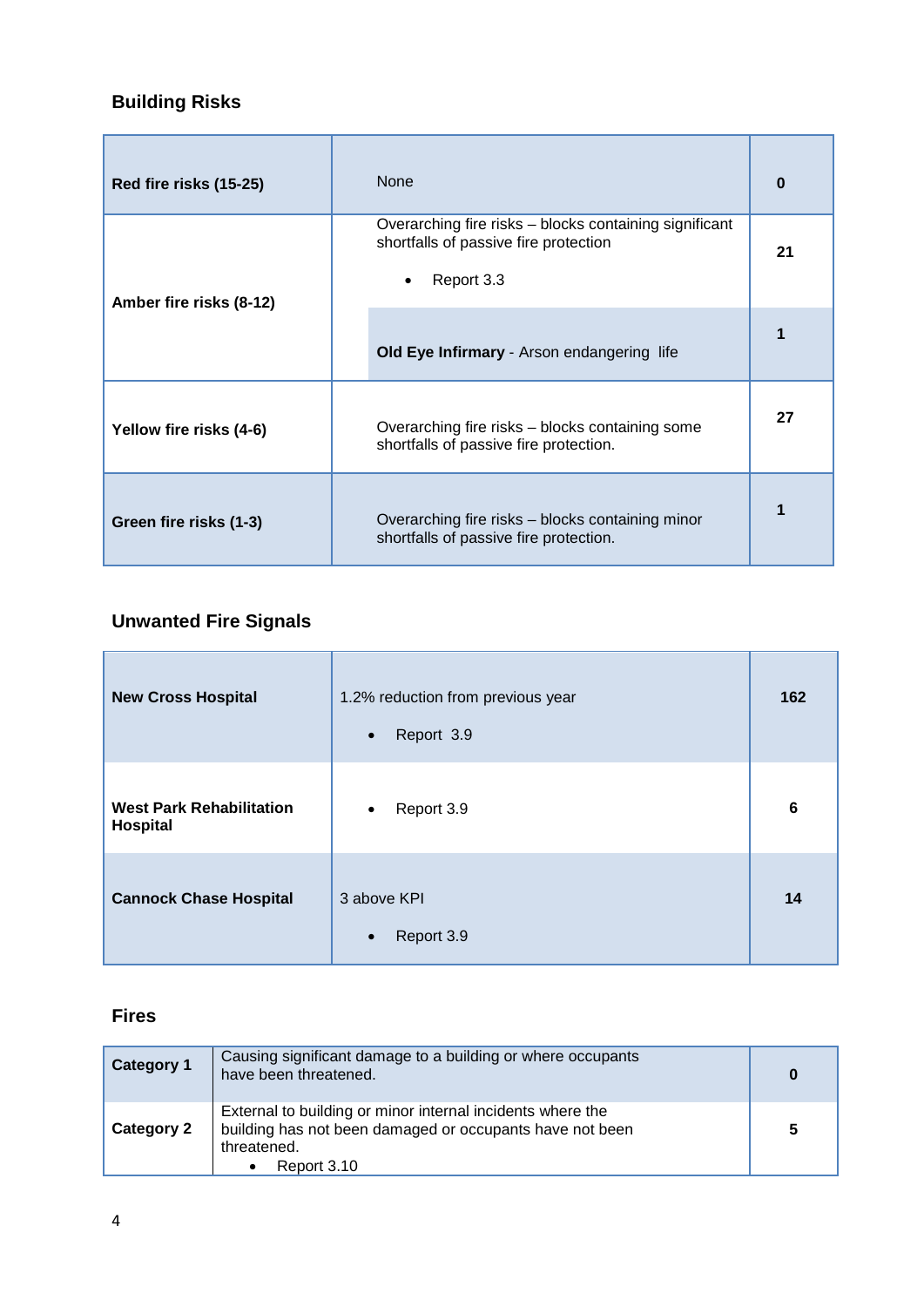#### **3.1 Fire Report**

#### **Policy HS: 26**

Fire policy directs how RWT must discharge its duties to meet statutory requirements. The document was amended May 2016.

The following appendix was added to the policy in June 2017.

• Appendix 9 Arson.

#### **3.2 Fire Safety Group**

The Fire Safety Group has continued to meet quarterly, ensuring that the Trust has an effective approach to the management of fire safety. Standard agenda items include risk management, fire incidents, false alarms, enforcement action and staff training Quarterly written reports are presented to the Health and Safety Steering Group.

#### **3.3 Risk Register (Summary)**

The Trust risk register acts as a repository for all risks identified by the organisation. Fig 1 gives details of relevant structural fire safety risks that score eight or above (Amber risks)

|              | <b>Title</b>                                        | ID   | <b>Description</b>                                                                                                                                                                                                                               | <b>Controls</b>                                                                                                                      | <b>Score</b> |
|--------------|-----------------------------------------------------|------|--------------------------------------------------------------------------------------------------------------------------------------------------------------------------------------------------------------------------------------------------|--------------------------------------------------------------------------------------------------------------------------------------|--------------|
|              | <b>Buildings containing Patients</b>                |      |                                                                                                                                                                                                                                                  |                                                                                                                                      |              |
| 1            | <b>Block</b><br><b>NX55</b><br><b>Main Theatres</b> | 4382 | As a consequence of shortfalls in<br>structural fire protection (including fire<br>alarm), fire could spread uncontrolled<br>through wards and departments,<br>compromising life safety.<br>Capital Project – expected to commence<br>early 2018 | Local<br>$\bullet$<br>Evacuation<br>Plans<br>Mandatory<br>$\bullet$<br>fire training<br><b>Daily Fire</b><br>Warden<br><b>Checks</b> | $12 \,$      |
| $\mathbf{2}$ | Block NX $87-$<br><b>Heart &amp; Lung</b><br>Centre | 4375 | As a<br>consequence of inappropriate<br>cladding there is a risk that any fire could<br>spread through the external façade of the<br>building endangering life safety.                                                                           | <b>Full Risk</b><br>$\bullet$<br>Mitigation<br>Plan<br>See Report                                                                    | $12 \,$      |
| 3            | <b>Block NX80</b><br><b>Deanesly Centre</b>         | 4325 | As a consequence of shortfalls in<br>structural fire protection (including fire<br>alarm), fire could spread uncontrolled<br>through wards and departments,<br>compromising life safety.<br>Capital Project - due to complete April<br>2018      | Local<br>Evacuation<br><b>Plans</b><br>Mandatory<br>$\bullet$<br>fire training<br><b>Daily Fire</b><br>$\bullet$<br>Warden           | 10           |

Fig 1 Overarching Building Risks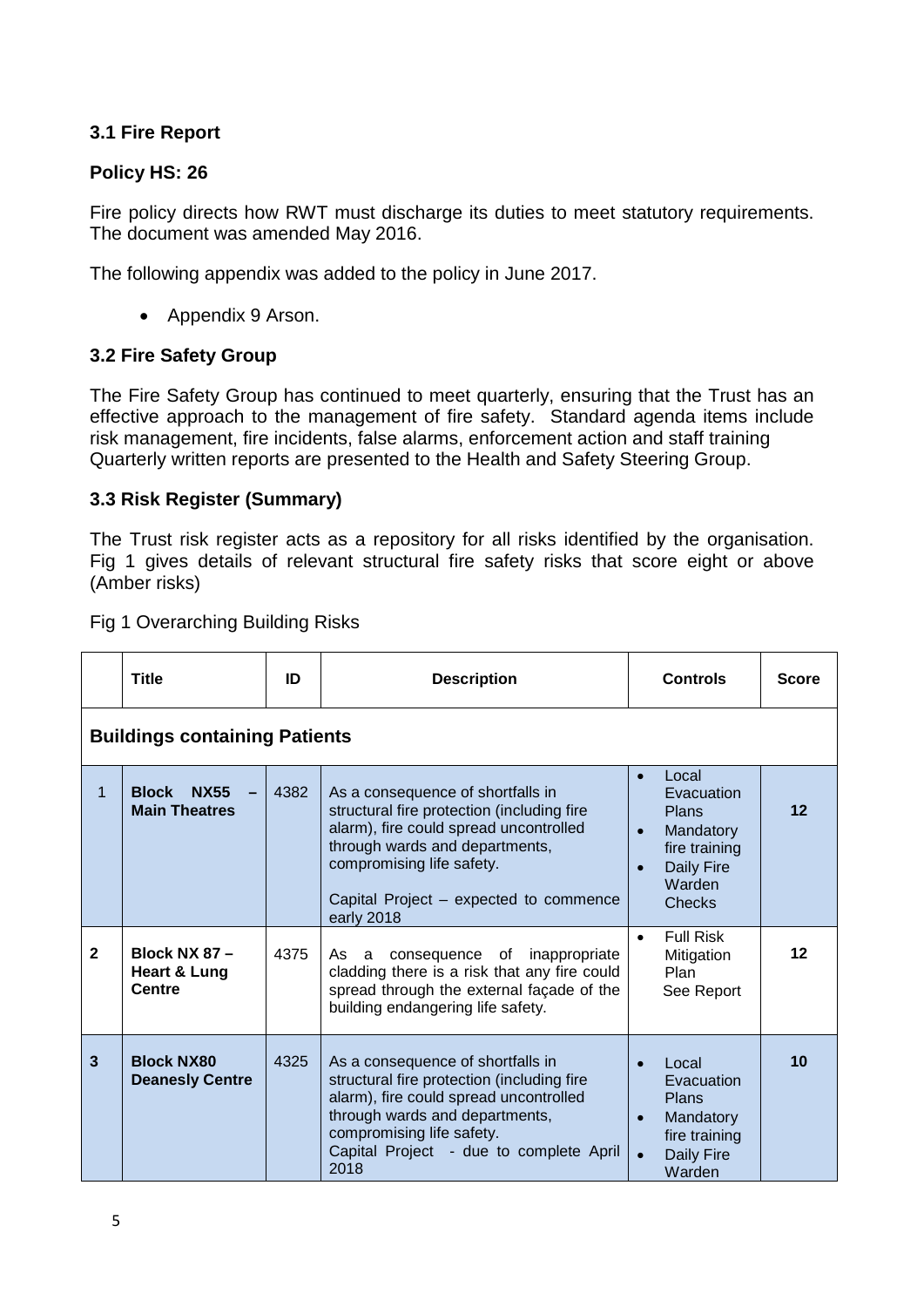|                         |                                                          |      |                                                                                                                                                                                                                                                                                                                                                 | <b>Checks</b>                                                                                                                                            |    |
|-------------------------|----------------------------------------------------------|------|-------------------------------------------------------------------------------------------------------------------------------------------------------------------------------------------------------------------------------------------------------------------------------------------------------------------------------------------------|----------------------------------------------------------------------------------------------------------------------------------------------------------|----|
| $\overline{\mathbf{4}}$ | Block NX76 - A<br><b>Wards</b>                           | 4368 |                                                                                                                                                                                                                                                                                                                                                 | 8                                                                                                                                                        |    |
| $5\phantom{.0}$         | <b>Block NX14</b>                                        | 4376 |                                                                                                                                                                                                                                                                                                                                                 |                                                                                                                                                          | 8  |
| $6\phantom{1}$          | Block NX64 -<br><b>Block B Nucleus</b><br><b>Wards</b>   | 4377 |                                                                                                                                                                                                                                                                                                                                                 |                                                                                                                                                          | 8  |
| $\overline{7}$          | Block NX65-<br><b>Block C Nucleus</b><br><b>Wards</b>    | 4378 |                                                                                                                                                                                                                                                                                                                                                 |                                                                                                                                                          | 8  |
| 8                       | Block NX75-<br><b>Block G</b>                            | 4379 |                                                                                                                                                                                                                                                                                                                                                 |                                                                                                                                                          | 8  |
| 9                       | Block NX79-<br><b>Beynon Centre</b>                      | 4380 | As a consequence of shortfalls in                                                                                                                                                                                                                                                                                                               | Local<br>$\bullet$<br>Evacuation                                                                                                                         | 8  |
| 10                      | <b>Block NX85A</b>                                       | 4381 | structural fire protection (including fire<br>alarm), fire could spread uncontrolled<br>through wards and departments,                                                                                                                                                                                                                          | Plans<br>$\bullet$<br>Mandatory                                                                                                                          | 8  |
| 11                      | CCH - level 1                                            | 4513 | compromising life safety.                                                                                                                                                                                                                                                                                                                       | fire training<br>Daily Fire<br>$\bullet$                                                                                                                 | 8  |
| 12                      | <b>CCH - Level 2</b>                                     | 4514 |                                                                                                                                                                                                                                                                                                                                                 | Warden<br>Checks                                                                                                                                         | 8  |
| 13                      | <b>CCH - Level 3</b>                                     | 4516 |                                                                                                                                                                                                                                                                                                                                                 |                                                                                                                                                          | 8  |
| 14                      | <b>CCH - North</b><br><b>Tower</b><br><b>Plant rooms</b> | 4741 |                                                                                                                                                                                                                                                                                                                                                 |                                                                                                                                                          | 8  |
| 15                      | <b>CCH South</b><br><b>Tower</b><br><b>Plant rooms</b>   | 4782 |                                                                                                                                                                                                                                                                                                                                                 |                                                                                                                                                          | 8  |
|                         | <b>Other Buildings</b>                                   |      |                                                                                                                                                                                                                                                                                                                                                 |                                                                                                                                                          |    |
| 16                      | <b>Block 8/9</b><br><b>McHale</b>                        | 4411 | As a consequence of shortfalls in<br>structural fire protection and the<br>identification of polystyrene foam<br>insulation installed between metal<br>cladding, fire could spread uncontrolled<br>throughout the building effecting critical<br>operational services that could<br>compromise hospital business continuity.                    | Local<br>$\bullet$<br>Evacuation<br><b>Plans</b><br>Mandatory<br>$\bullet$<br>fire training<br><b>Daily Fire</b><br>$\bullet$<br>Warden<br><b>Checks</b> | 12 |
| 17                      | Block NX72-<br><b>Spine Service</b><br>Duct (Tugway)     | 4383 | shortfalls<br>As a<br>consequence<br>in.<br>of<br>$\bullet$<br>Local<br>structural fire protection (including fire<br>Evacuation<br>alarm), fire could spread uncontrolled<br>Plans<br>through wards and departments,<br>Mandatory<br>$\bullet$<br>compromising life safety.<br>fire training<br>$\bullet$<br>Daily Fire<br>$\bullet$<br>Warden |                                                                                                                                                          | 8  |
| 18                      | Block NX89-<br><b>The Event</b>                          | 4384 |                                                                                                                                                                                                                                                                                                                                                 |                                                                                                                                                          | 8  |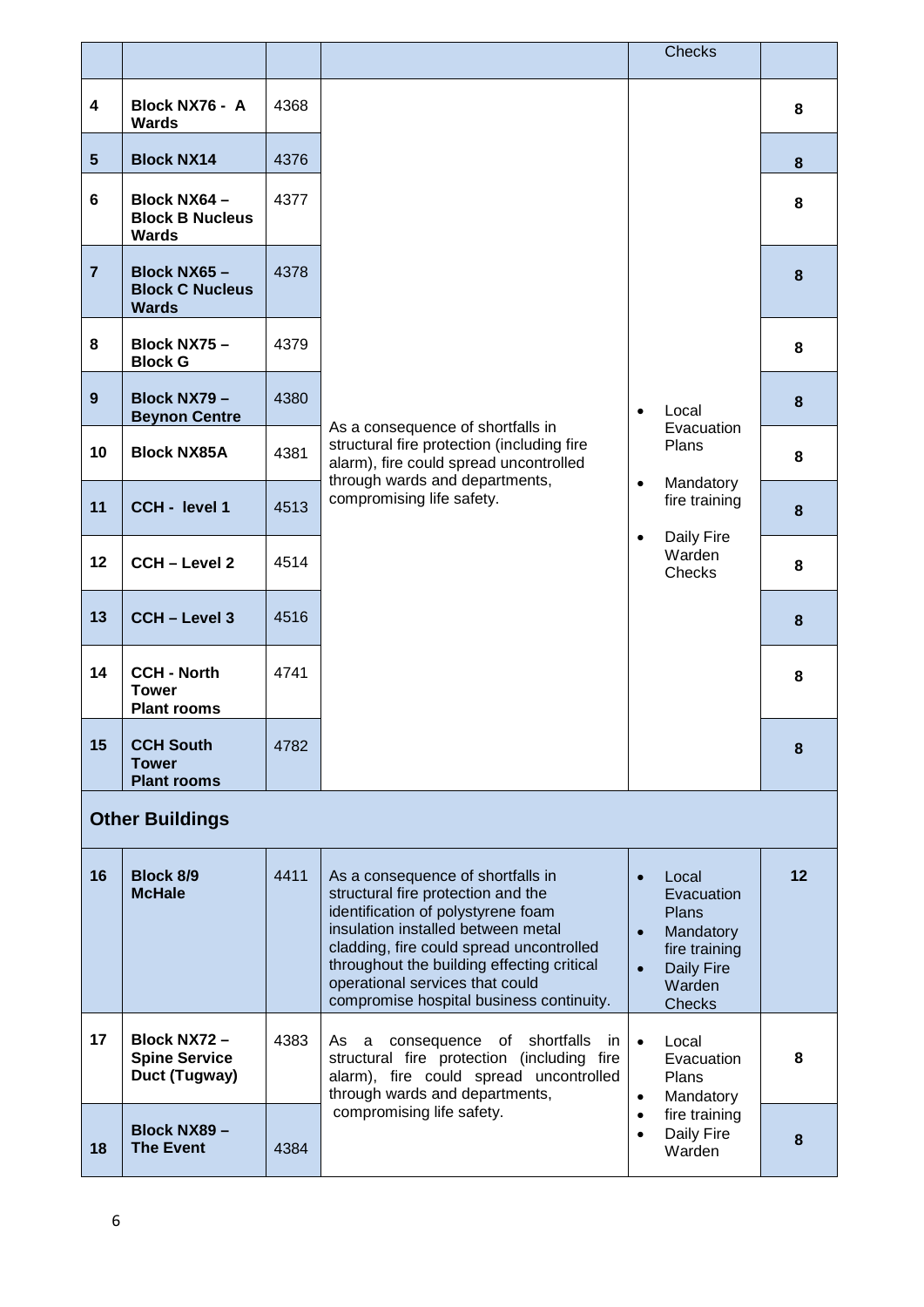#### **3.4 Management of Fire Risks**

All overarching structural building risks have been entered onto DATIX by block number, (see 3.3). Departmental risks that have been identified during fire risk assessment are entered separately onto directorate risk registers, and managed locally. When local risks are closed the details are uploaded onto DATIX, that data is then used as a control measure against the overarching risk.

All RWT fire risk assessments are undertaken 'in house' by competent persons (Trust fire advisors).Currently the fire risk assessment rolling programme consists of **249** inspections, **238 (96%)** are current **.**

• Standard agenda item at Fire Safety Group meetings

#### **3.5 Structural Fire Protection**

The scoring of overarching buildings risks (fig 1) has helped to prioritise areas requiring additional support from the capital program.

**3.5.1 Deanesly Centre** (Block 80) is currently undergoing structural fire protection improvements. The scope of work includes 'fire stopping', installation and repair of fire doors, fire dampers, and a significant upgrade to the fire alarm (to L1 standard). Once complete the building will be capable of supporting 'progressive horizontal' evacuation.

• Due to unforeseen circumstances the project completion date has been deferred until the end of May 2018.

**3.5.2 Main Theatres** (Block 55) a structural fire protection upgrade is anticipated to begin this year.

• All aspects are carefully monitored by the Fire Safety Group.

#### **3.6 Heart and Lung Centre**

Following the outcome of urgent fire safety checks and the subsequent BRE fire test failure of the external cladding fitted to parts of 'The Heart and Lung Centre' (after the Grenfell Tower Fire).

A robust risk mitigation strategy (endorsed by the fire service, NHS Improvements and Trust Board) has been implemented to provide assurance that there are sufficient additional fire safety arrangements to safeguard staff and in-patients from the effects of a fire spreading through the external façade of the building.

Included within the strategy are parking restrictions, additional fire patrols, additional bespoke staff fire training, evacuation exercises, enhanced fire service and Trust response and costings to remove the cladding (should this be required)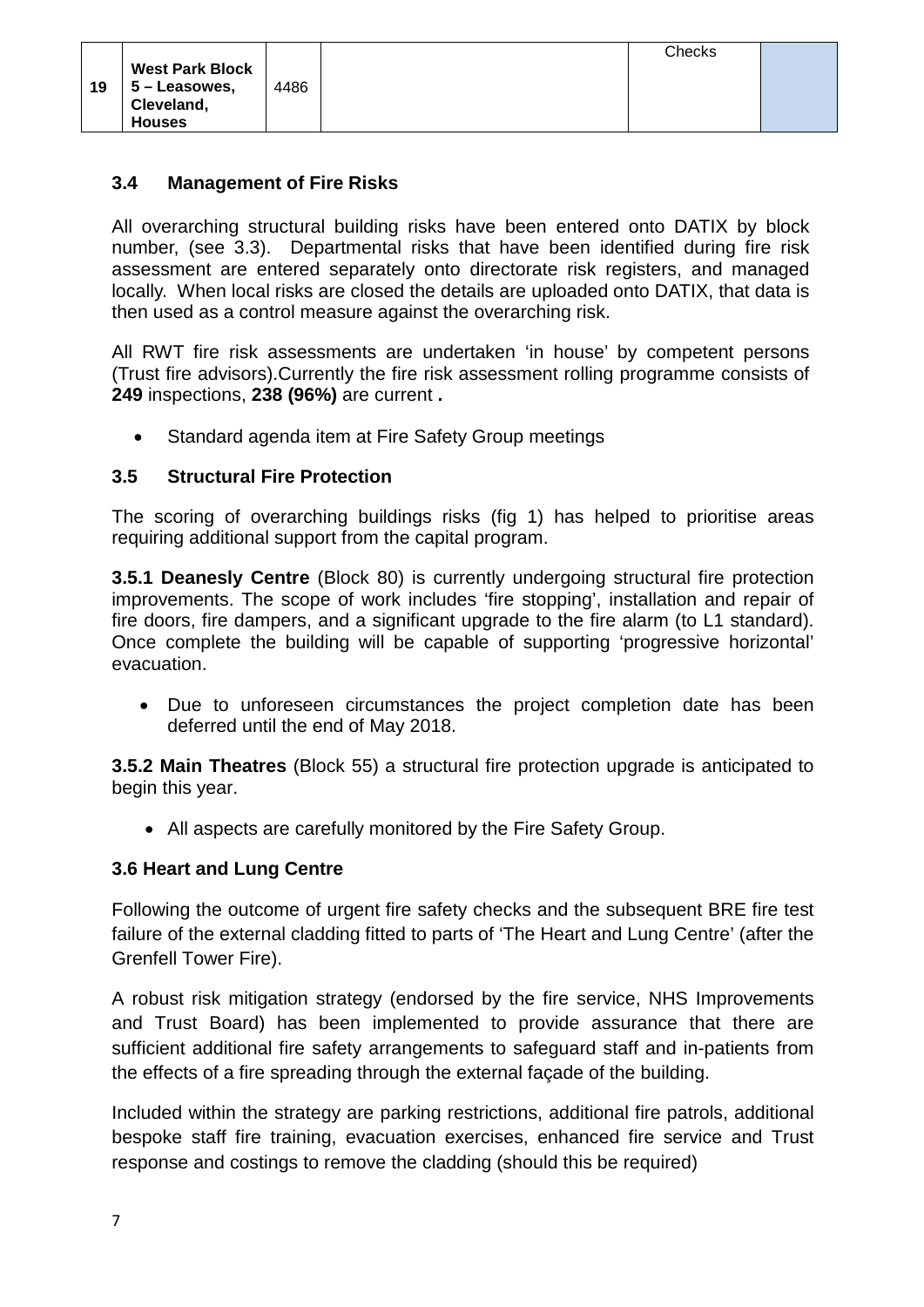• The risk mitigation strategy will continue to operate until the results of the 'Grenfell Tower Public Enquiry' are announced and fully understood.

#### **3.7 Fire Response Management**

Fire safety regulations require staff working at healthcare premises to be able to respond and deal with the initial stages of a fire incident **without having to rely on the attendance of the fire service**.

All identified Trust occupied sites contain nominated staff specifically trained to initiate fire procedures. Fire response is tested during evacuation drills annually, and focuses on manager and staff actions, when the fire alarm sounds (see 3.8 Fire Drills and Simulation Exercises).

#### **3.8 Training**

The provision of fire safety training is a legal duty placed upon the organisation by the 'Regulatory Reform (Fire Safety) Order 2006'.

The Department of Health has recently reviewed its guidance regarding periodic training, emphasising that staff that are in direct care of patients will need to receive 'face to face' instruction more frequently than those in non-patient areas, who may only be required to evacuate themselves from a building on the sounding of the fire alarm.

Fire safety training has continued to develop; Fig 2 provides brief details of all training delivered 'in house 'during the financial year.

| <b>Type</b>                                              | <b>Description</b>                                                                                                               | <b>Staff</b> | <b>KPI</b>  | <b>Actual</b> |
|----------------------------------------------------------|----------------------------------------------------------------------------------------------------------------------------------|--------------|-------------|---------------|
| <b>Induction</b>                                         | 'Face to face' training, delivered to all staff<br>joining the organisation, by a member of the fire<br>safety team              | 795          | 100%        | 795           |
| <b>Periodic</b>                                          | Annual mandatory update, by staff accessing the<br>e-learning module on the Trust Kite site. Non<br><b>Clinical or Clinical.</b> | 7628         | 7247<br>95% | 7303<br>95.7% |
| <b>Fire Warden</b>                                       | Nominated staff - 'Face to face', including fire<br>extinguisher training                                                        | 201          | N/A         | 201           |
| Fire Warden<br>(Refresher)                               | Specialist fire safety training for existing fire<br>wardens. Practical 'face to face'                                           | 55           | N/A         | 55            |
| <b>Simulated</b><br><b>Fire Evac</b><br><b>Exercises</b> | For staff working in clinical areas (Progressive<br>Horizontal Evac etc.). 'Face to face' training.<br>See 3.9.2                 | N/A          | N/A         | 500           |
| Evac+ Chair                                              | Bespoke training for staff nominated to assist<br>with disabled evacuation. Practical 'face to face'                             | 17           | N/A         | 17            |
| <b>Fire</b><br><b>Response</b>                           | Bespoke 'in house' training for designated staff<br>who form part of the Fire Response Teams                                     | 49           | N/A         | 49            |

Fig 2. Training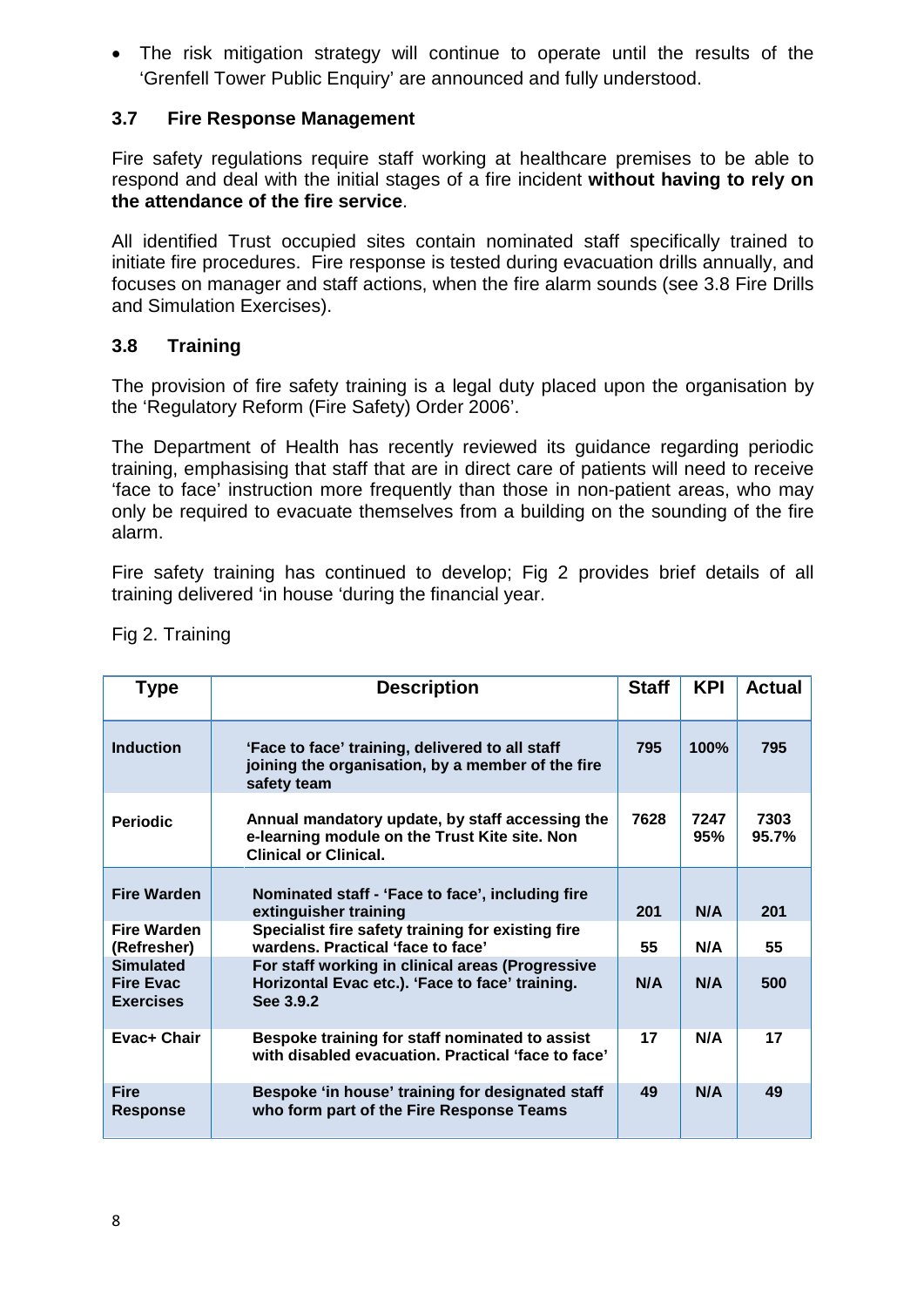#### **3.9 Fire Drills & Simulation Exercises**

#### **3.9.1 None patient Buildings**

Fire evacuation drills continue to be undertaken in all identified areas.

In wards and other vulnerable areas evacuation drills are carried out by simulation, all patient and non-patient areas will participate in at least one evacuation each year.

Figs 3-6 provide details of physical evacuation drills completed. The benchmark set is approximately 3.5 minutes (red line) for total evacuation.

Fig 3. RWT - New Cross Hospital none patient areas

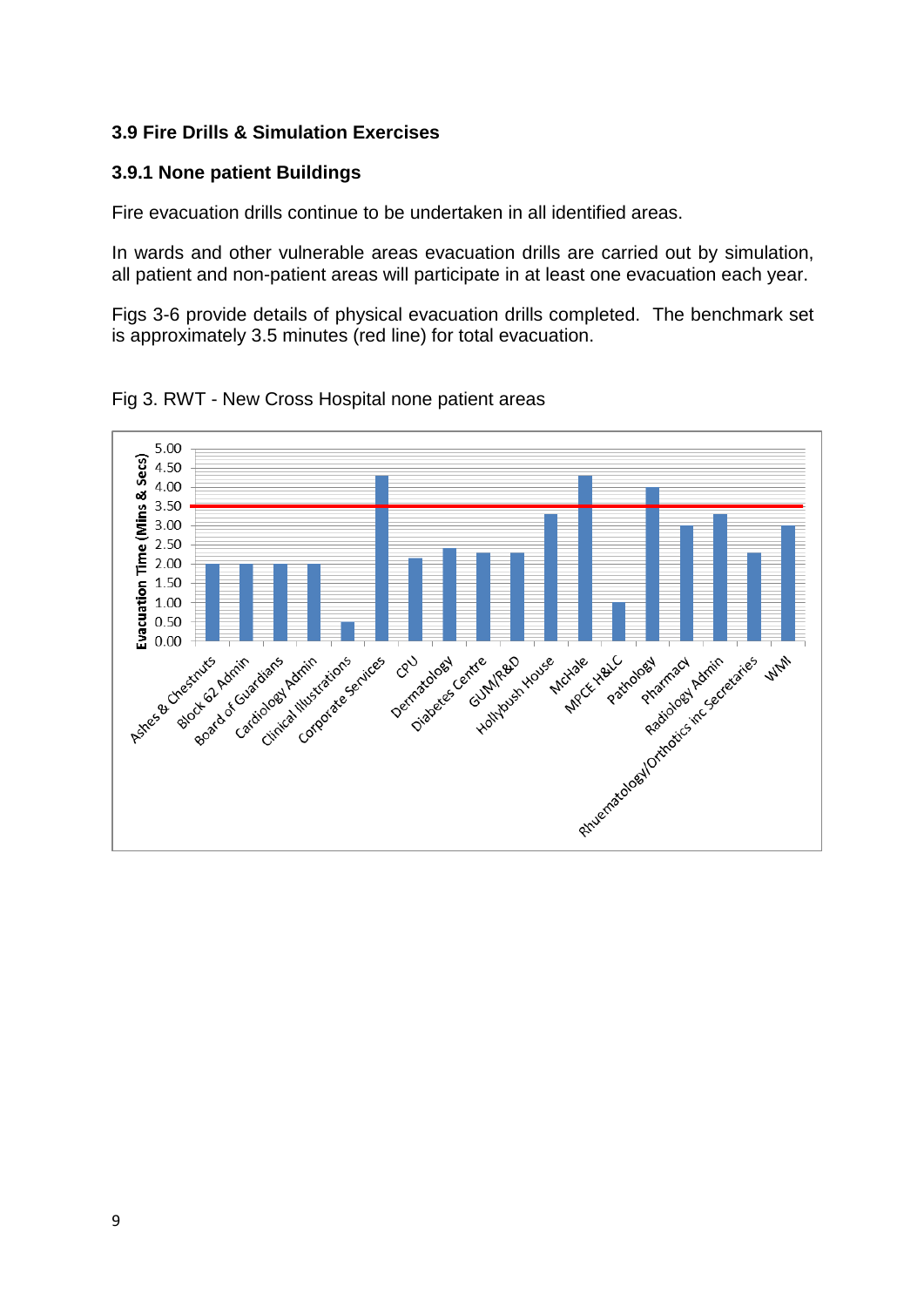

Fig 4. RWT – Community Healthcare premise

#### Fig 5. RWT – West Park Rehabilitation Hospital

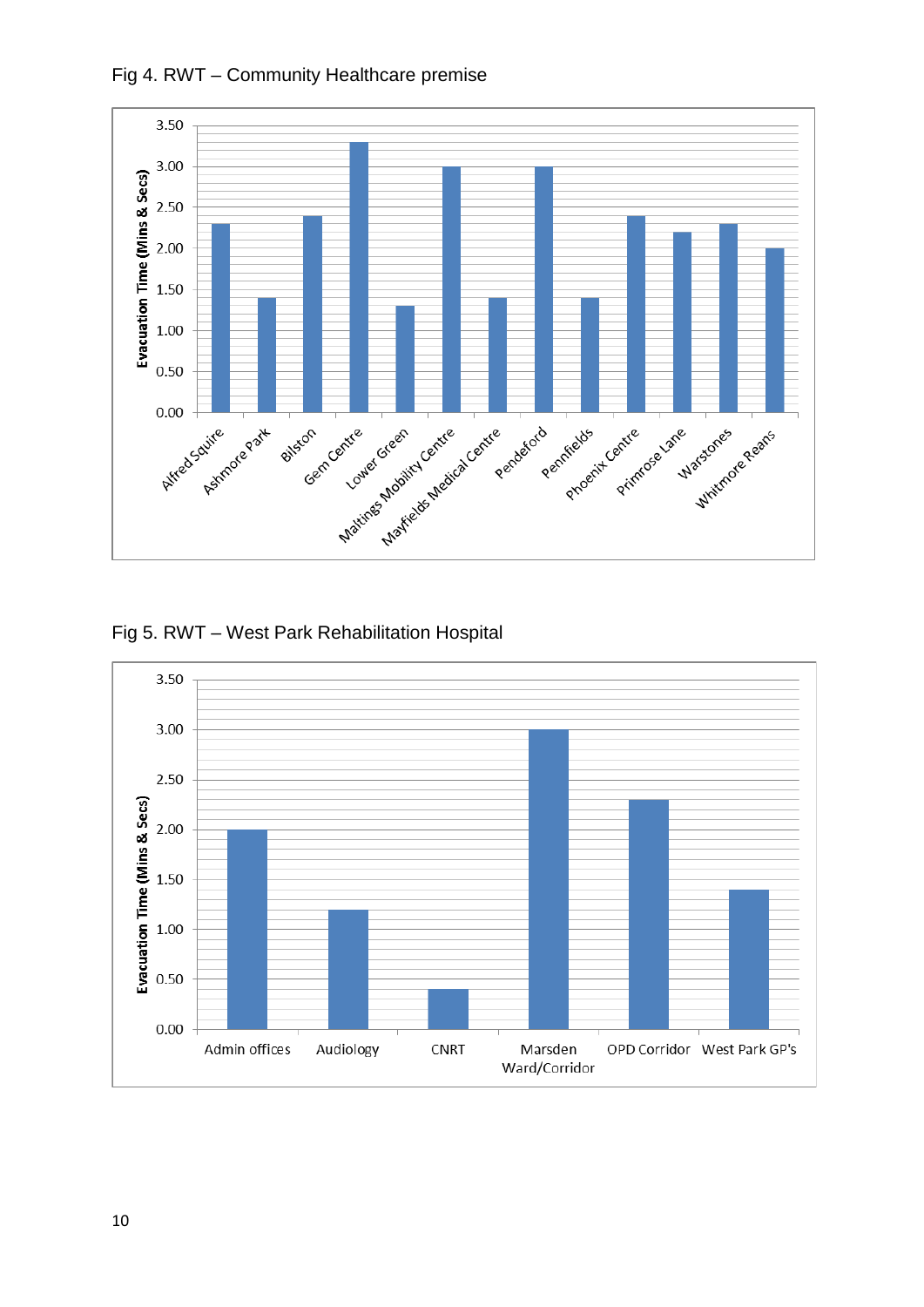



#### Note:

Where the recommended evacuation times have been exceeded, additional training has been arranged.

#### **3.9.2 Clinical Evacuation Exercise (simulation)**

Wards and identified clinical areas are required to undertake an annual simulation exercise to re-inforce the clinical mandatory training they have undertaken, and to consolidate local evacuation procedures (including 'progressive horizontal evacuation).

Fig 7 gives details.

| Fig 7                                                 | <b>In-Patient Areas</b> |                  | <b>Out-Patient Areas</b> |                  |     |
|-------------------------------------------------------|-------------------------|------------------|--------------------------|------------------|-----|
|                                                       | <b>Total</b>            | <b>Completed</b> | <b>Total</b>             | <b>Completed</b> | %   |
| <b>New Cross Hospital</b>                             | 44                      | 21               | 31                       | 24               | 60  |
| <b>Cannock Chase</b><br><b>Hospital</b>               | 3                       | 3                | 12                       | 12               | 100 |
| <b>West Park</b><br><b>Rehabilitation</b><br>Hospital | 3                       | 3                | N/A                      | N/A              | 100 |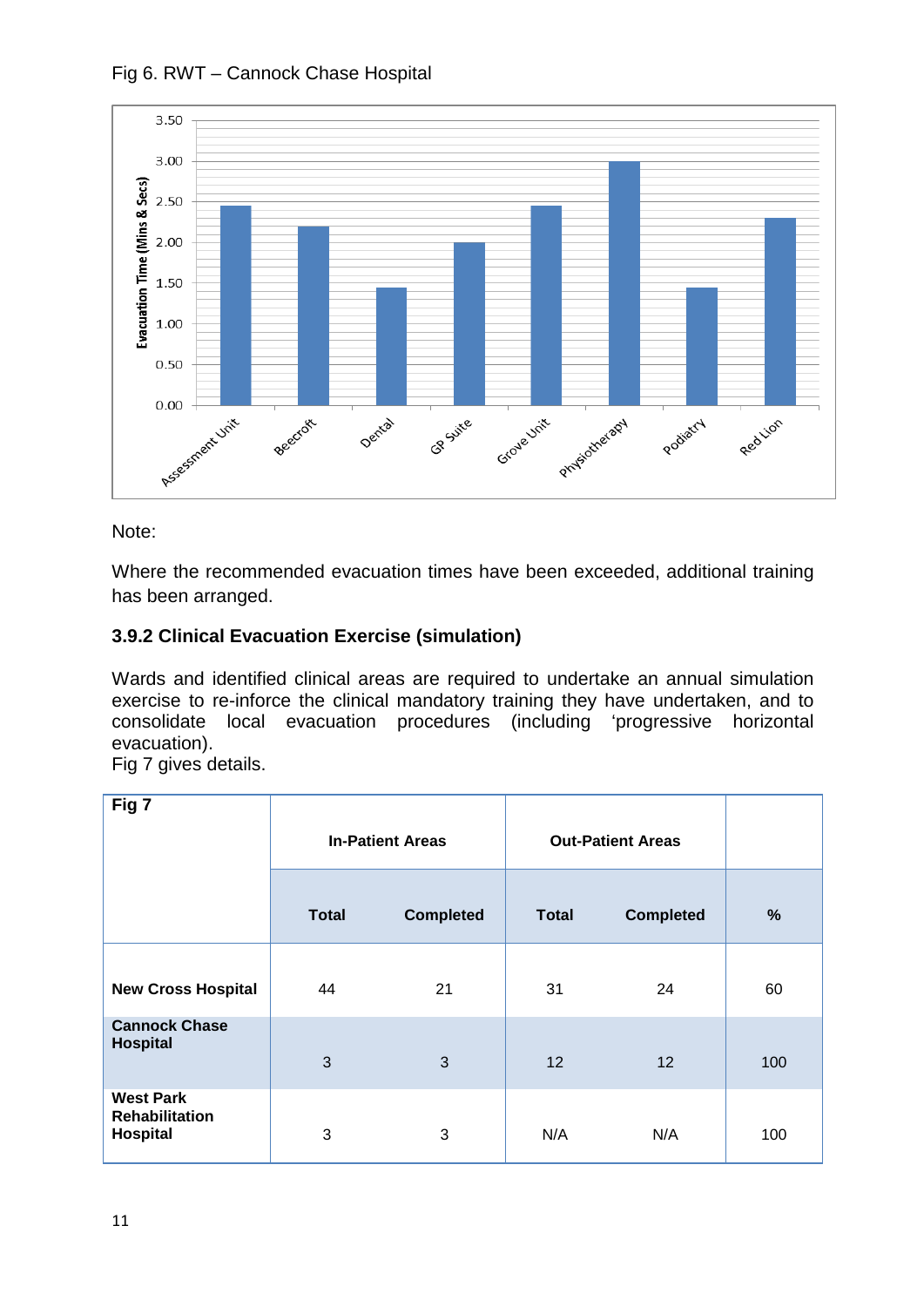#### **3.10 Exercise L'Orient**

A multi-agency exercise, initiated by the West Midlands Fire Service (WMFS) took place on the 27<sup>th</sup> of October 2017 involved part of the main operating theatres (Nucleus Theatres), and a ground floor plant room.

The purpose was to explore the challenges of a critical incident in the form of a fire, specifically test WMFS and Trust protocols currently in place to effectively react and respond to the prevailing circumstances

The lessons learnt from the exercise, highlighted unexpected inadequacies for both organisations, plans have been formulated, identifying those issues, and associated actions required to address them.

Progress against actions is carefully being monitored at 'Fire Safety' and 'Business Continuity Group meetings.

See Appendix B – Programme of Work (3.10).

#### **3.11 Unwanted Fire Signals (UWFS)**

False fire alarms are unwanted, an interruption to business continuity, costly and can compromise patient care. The following tables (Fig 8-10) provide details relating to false fire alarm activations generated at New Cross Hospital and attended by West Midlands Fire Service.

KPI for the financial year = 132, (**11** activations per month) indicated by the red line



Fig 8. Activations at New Cross Hospital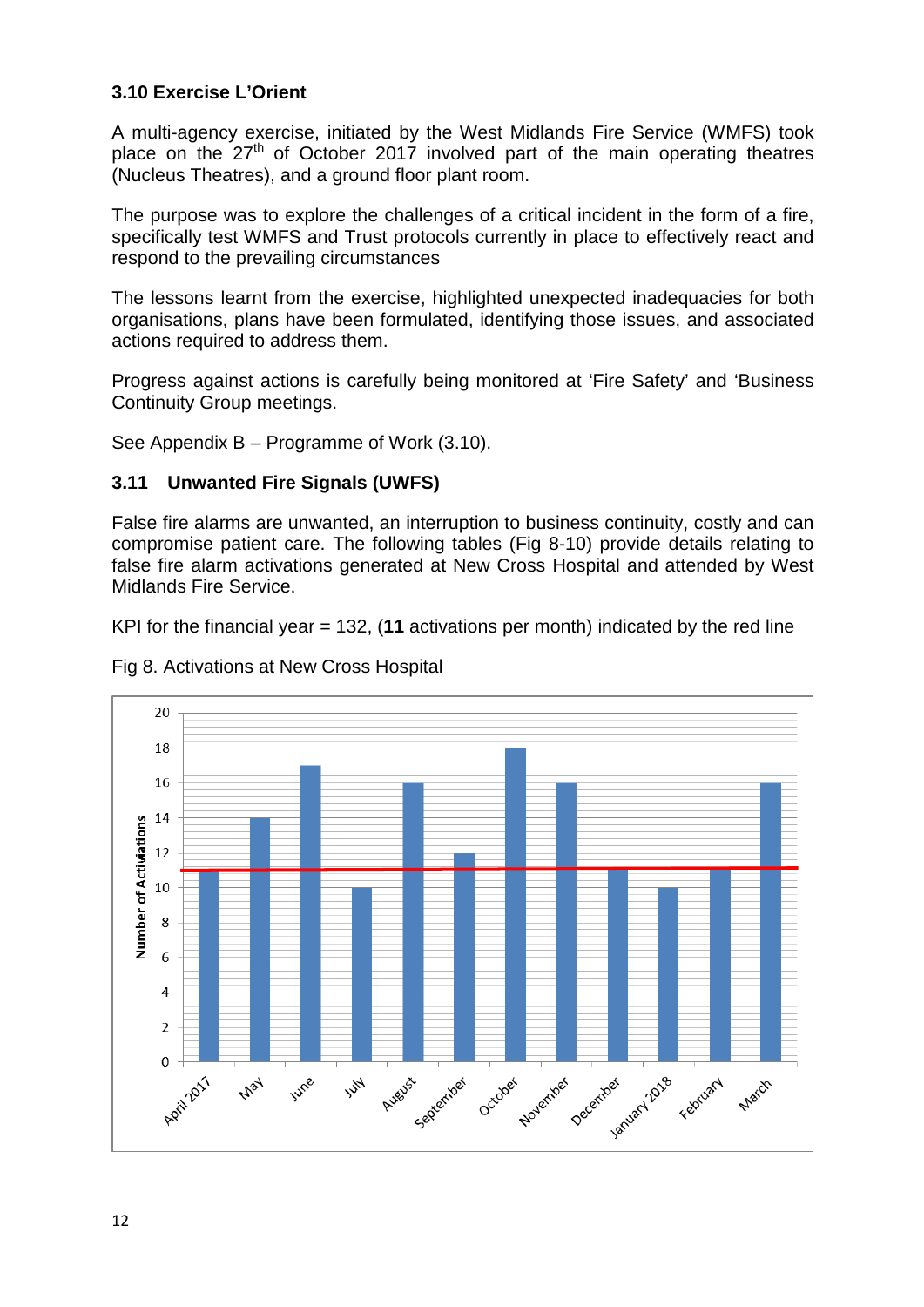Total activations year ending March 31st 2017= **162.** Total previous year **= 165.** An overall reduction = **3 (1.85%).**

- Fig 9 (page 14) provides a summary of causes.
- Fig 10 (page 15) provides a summary of locations by building

Due to the number of activations, New Cross hospital continues to be rated as a category B site (HTM 05-03 2013) requiring a continuous annual improvement goal of 10%.To attain 'category A status', where performance can be maintained requiring no further reductions, the total must not exceed **120**.

The Trust will continue to commit to reducing fire alarm activations, next year's KPI  $\text{target} = 147$ 

#### **Cannock Chase Hospital**

The total number of false fire alarm activations generated from Cannock Chase Hospital = **14**, which complies with HTM recommendations for category A classification

#### **West Park Rehabilitation Centre.**

Only **6** alarms generated during the period of this report.

#### **Community Premises.**

Single activations recorded - Pond Lane, Pendeford and The Maltings.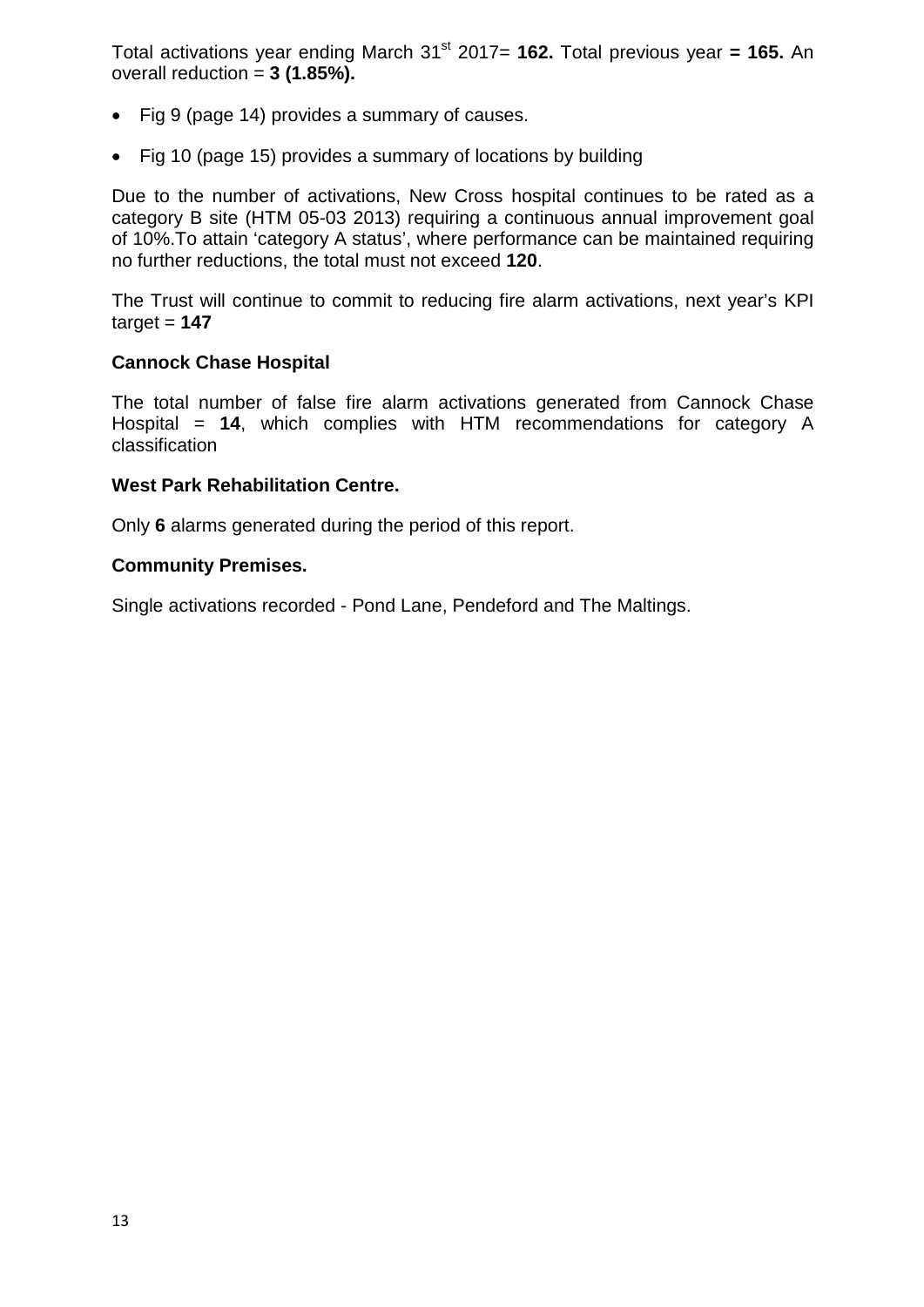

#### Fig 9 Cause of false fire alarms New Cross Hospital

#### Trends;

Accidental Damage (Inc misuse of call points), Cooking (in particular leaving kitchen doors open) and Aerosols are accountable for approximately **50%** of activations.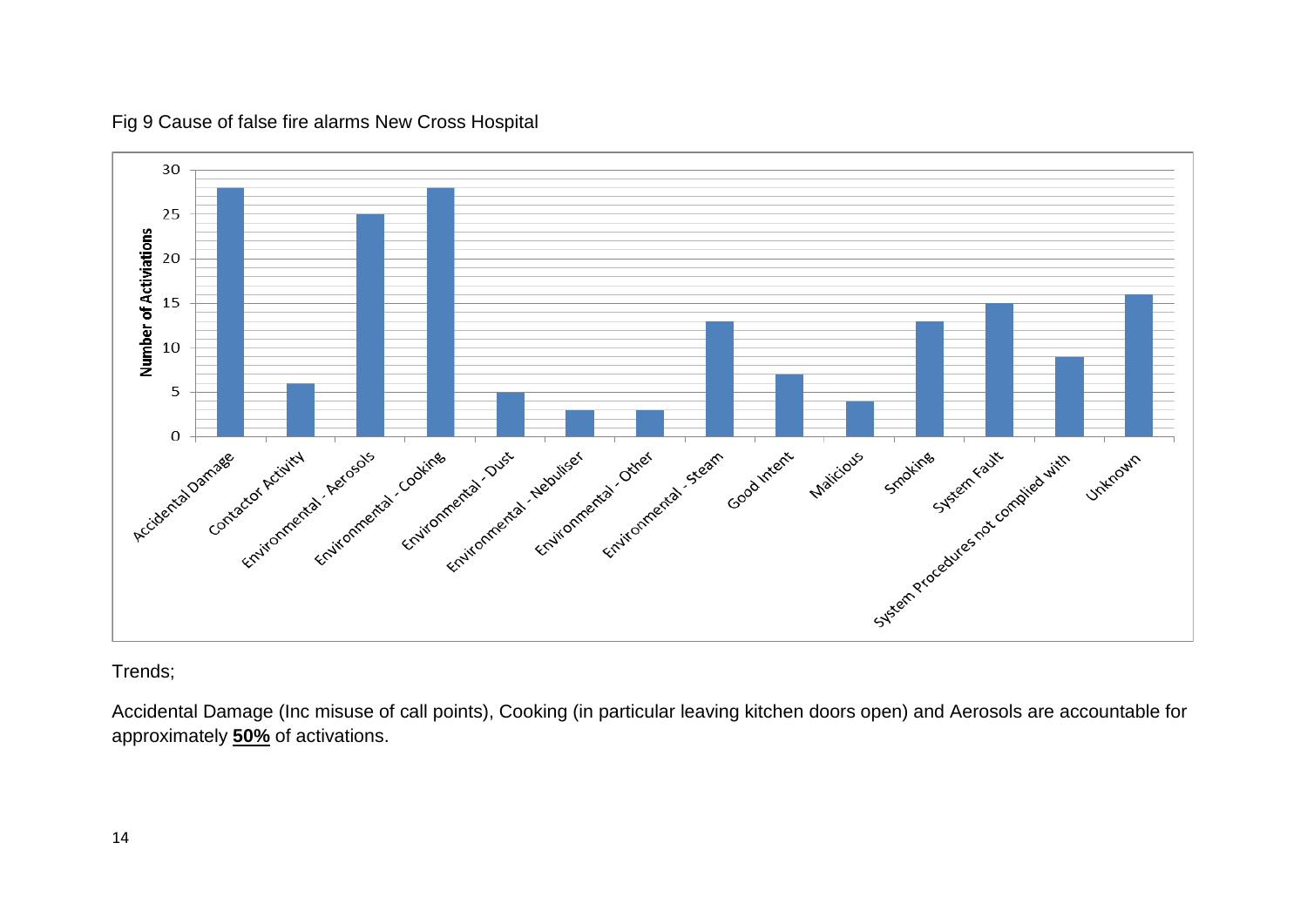

#### Fig 10 Locations New Cross Hospital

Trends:

Maternity, Heart & Lung Centre, and A & C Wards were accountable for approximately **50%** of all total activations. These particular areas are now the focus for additional attention.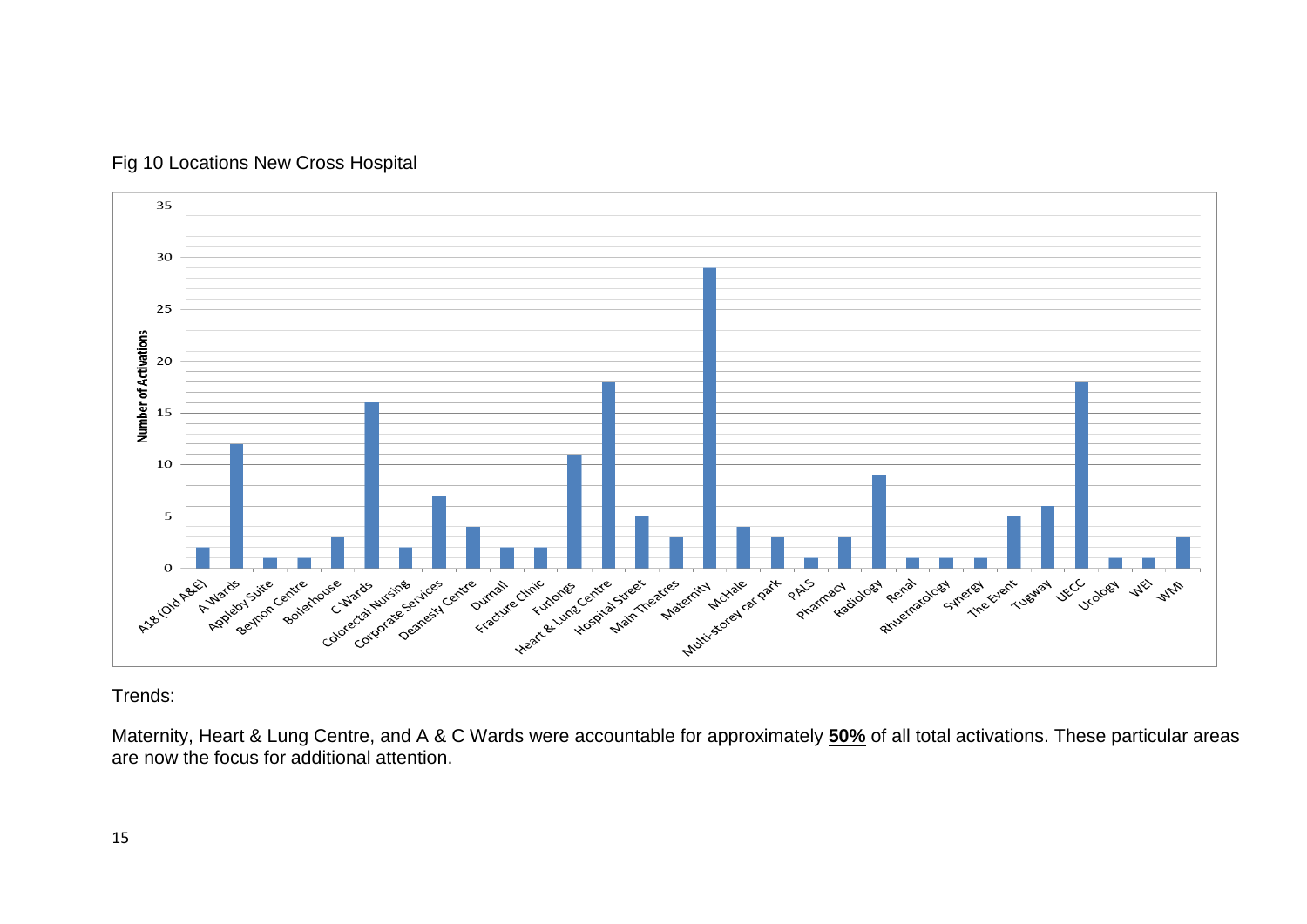#### **3.12 Fires**

**Classification** 

- Category 1 Fires causing significant damage to a building or where occupants have been threatened.
- Category 2 Fires external to building or minor internal incidents where the building has not been damaged or occupants have not been threatened. See fig 11

There have been nil **Category 1** fires recorded during the last financial year.

Fig 11. Category 2 details

| <b>NEW CROSS HOSPITAL:</b> |             |                           |                                              |                                                                                   |
|----------------------------|-------------|---------------------------|----------------------------------------------|-----------------------------------------------------------------------------------|
| <b>No</b>                  | <b>DATE</b> | <b>LOCATION</b>           | <b>INFORMATION</b>                           | <b>ACTION TAKEN</b>                                                               |
| 1                          | 04.06.17    | Drs Mess                  | Unattended cooking<br>equipment (toaster)    | Use of fire blanket. Removed from<br>area by Hotel Services                       |
| $\overline{2}$             | 17.08.17    | H&L Centre (B8)           | <b>Faulty Medical</b><br>Equipment (clipper) | Switched off at mains. Removed<br>from ward.                                      |
| 3                          | 24.08.17    | Ward A8                   | Faulty cooking<br>equipment.<br>(microwave)  | Staff smelt burning, turned off at<br>mains. Removed from ward                    |
| $\boldsymbol{4}$           | 14.12.17    | <b>Corporate Services</b> | Cooking                                      | Inappropriate plate used in<br>microwave, Fire Door wedged<br>open. Advice given. |
| 5                          | 14.03.18    | Ward C24                  | Faulty cooking<br>equipment.<br>(microwave)  | Advice given as left unattended.<br>Removed equipment from area.                  |

Note: All fires are entered onto DATIX.

#### **3.13 Enforcement Notices**

There have been no Enforcement Notices (fire safety related) issued to this Trust during the period of this report.

#### **3.14 Conclusion**

During the 12 month period from 1<sup>st</sup> April 2017 until 31<sup>st</sup> March 2018, The Royal Wolverhampton NHS Trust has continued to improve its fire safety provision, in relation to current legislative requirements.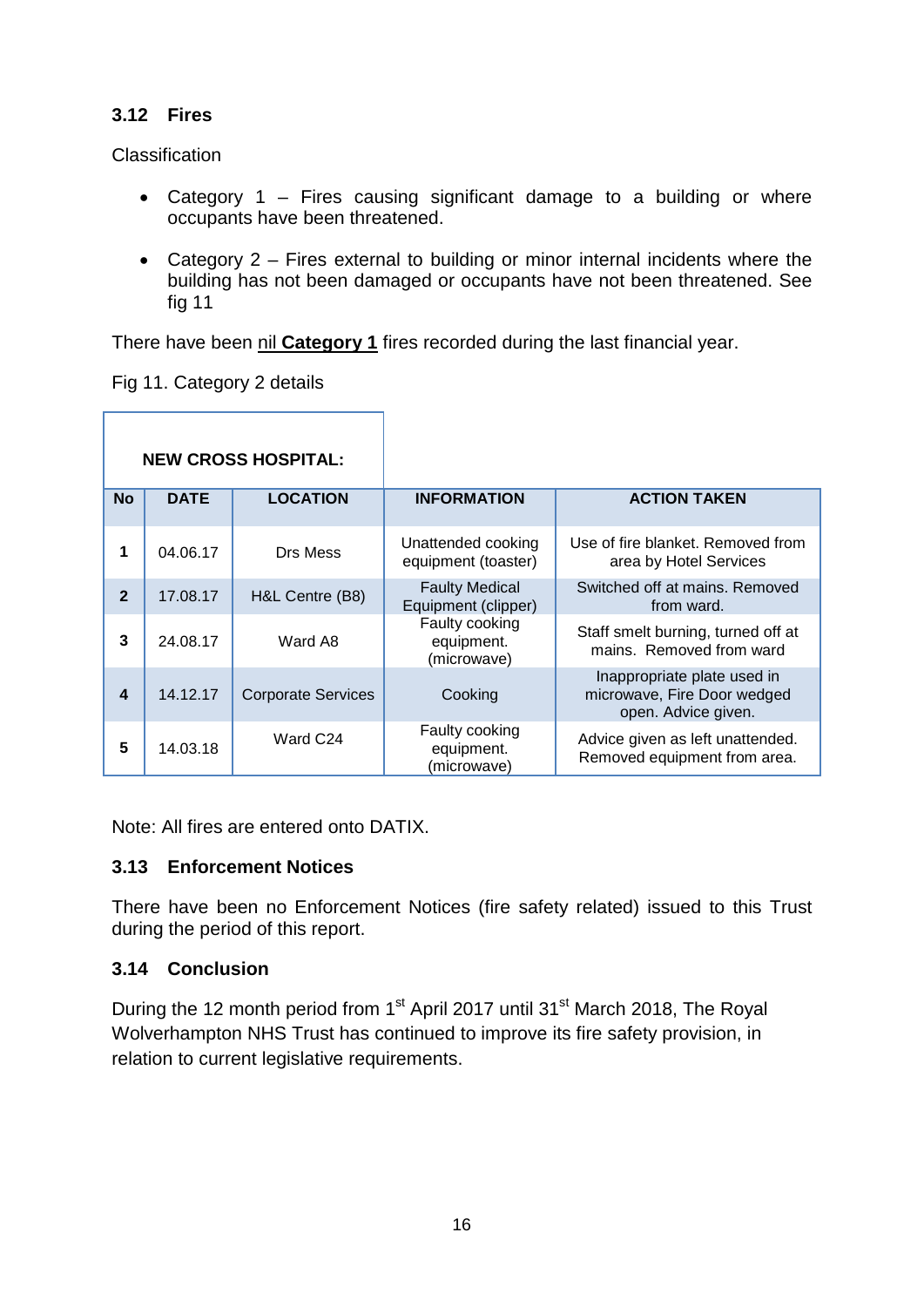# **Annual Statement of Fire Safety 2017/18**

# The Royal Wolverhampton NHS **NHS Trust**

I confirm that for the period 1<sup>st</sup> January 2017 to 31<sup>st</sup> March 2018, all premises which the organisation owns, occupies or manages, have fire risks assessments that comply with the Regulatory Reform (Fire Safety) Order 2005, and (*please tick the appropriate boxes*):

|                                  | 2000, and prease tien the appropriate boxes).                                                                                                                                                                                                           |                                                                                                                                                                                       |  |  |  |  |  |  |
|----------------------------------|---------------------------------------------------------------------------------------------------------------------------------------------------------------------------------------------------------------------------------------------------------|---------------------------------------------------------------------------------------------------------------------------------------------------------------------------------------|--|--|--|--|--|--|
| 1                                |                                                                                                                                                                                                                                                         | There are no significant risks arising from the risk assessments.                                                                                                                     |  |  |  |  |  |  |
| <b>OR</b><br>2                   | The organisation has developed a programme of work to eliminate or reduce as low<br>as reasonably practicable the significant fire risks identified by the fire risk<br>assessment. See Appendix B (Programme of work 2018/19)                          |                                                                                                                                                                                       |  |  |  |  |  |  |
| <b>OR</b><br>3                   | The organisation has identified significant fire risks, but does NOT have a<br>programme of work to mitigate those significant fire risks.*                                                                                                             |                                                                                                                                                                                       |  |  |  |  |  |  |
| Date:                            |                                                                                                                                                                                                                                                         | *Where a programme to mitigate significant risks HAS NOT been developed, please insert the date by which<br>such a programme will be available, taking account of the degree of risk. |  |  |  |  |  |  |
| $\overline{4}$                   | During the period covered by this statement, has the organisation been subject to<br>any enforcement action by the Fire and Rescue Authority? (Delete as appropriate)<br>If Yes - Please outline details of the enforcement action in Annex A - Part 1. |                                                                                                                                                                                       |  |  |  |  |  |  |
| 5                                | Does the organisation have any unresolved enforcement action pre-dating this<br>statement? (Delete as appropriate)<br>If Yes-Please outline details of unresolved enforcement action in<br>Annex A - Part 2.                                            |                                                                                                                                                                                       |  |  |  |  |  |  |
| <b>AND</b><br>6                  | The organisation achieves compliance with the Department of Health Fire Safety<br>Policy, contained within HTM 05-01, by the application of Firecode or some other<br>suitable method.                                                                  |                                                                                                                                                                                       |  |  |  |  |  |  |
| Fire Safety Manager              |                                                                                                                                                                                                                                                         | Name: Keith Massen GIFireE                                                                                                                                                            |  |  |  |  |  |  |
|                                  |                                                                                                                                                                                                                                                         | Email: keith.massen@nhs.net                                                                                                                                                           |  |  |  |  |  |  |
| Contact details:                 |                                                                                                                                                                                                                                                         | Telephone: Ext 8159                                                                                                                                                                   |  |  |  |  |  |  |
| <b>Chief Executive Name:</b>     |                                                                                                                                                                                                                                                         | Name: David Loughton CBE                                                                                                                                                              |  |  |  |  |  |  |
| Signature of Chief<br>Executive: |                                                                                                                                                                                                                                                         |                                                                                                                                                                                       |  |  |  |  |  |  |
| Date:                            |                                                                                                                                                                                                                                                         |                                                                                                                                                                                       |  |  |  |  |  |  |
|                                  |                                                                                                                                                                                                                                                         | Completed Statement to be retained for audit purposes                                                                                                                                 |  |  |  |  |  |  |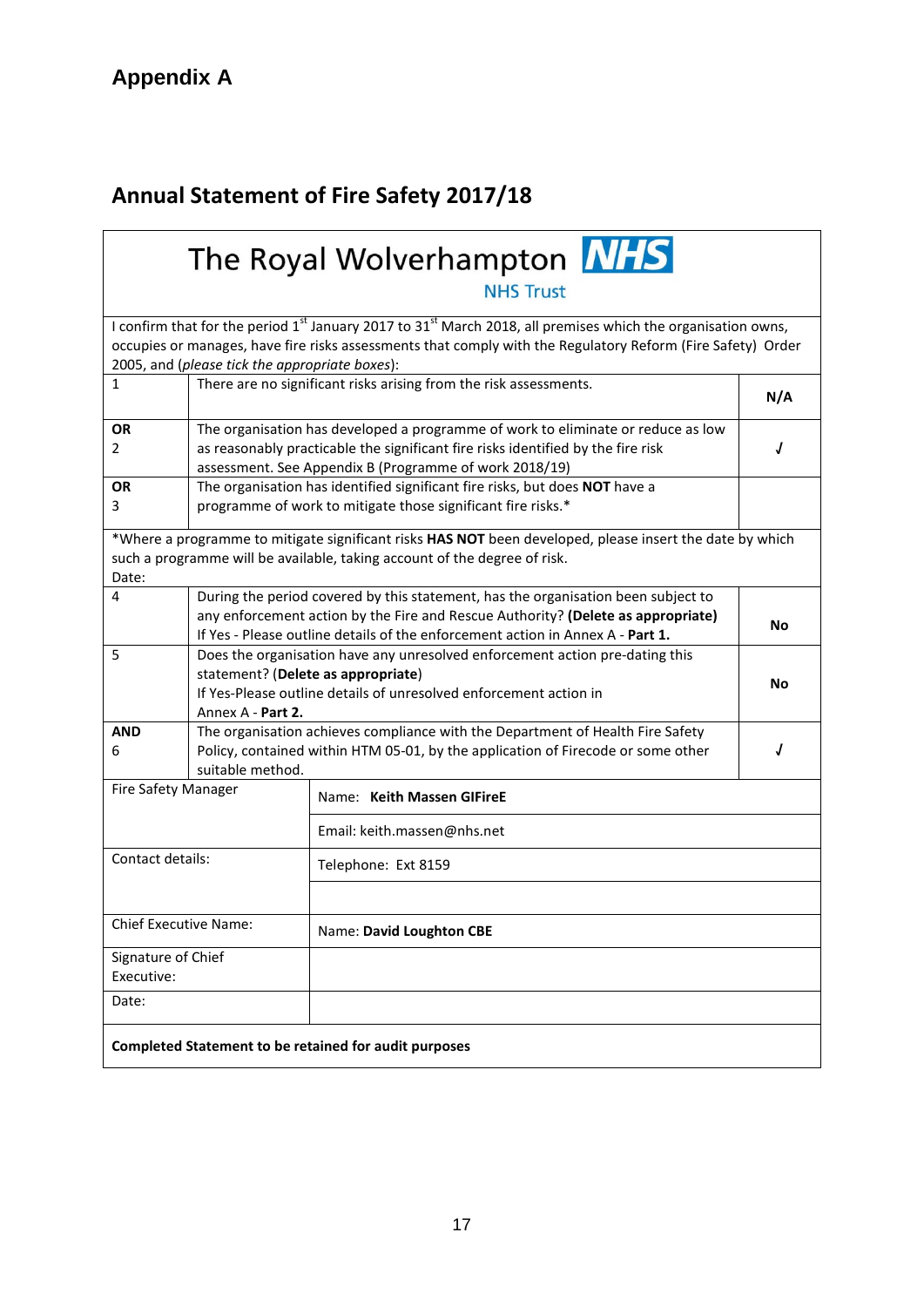Part 1- Outlines details of any enforcement action during the past 12 months and the action taken or intended by the organisation. Include, where possible, an indication of the cost to comply.

**None**

Part 2- Outline details of any enforcement action unresolved from previous years, including the original date, and the action the organisation has taken so far. Include any outstanding proposed action needed. Include an indication of the cost incurred so far and, where possible, an indication of costs to fully comply.

**None**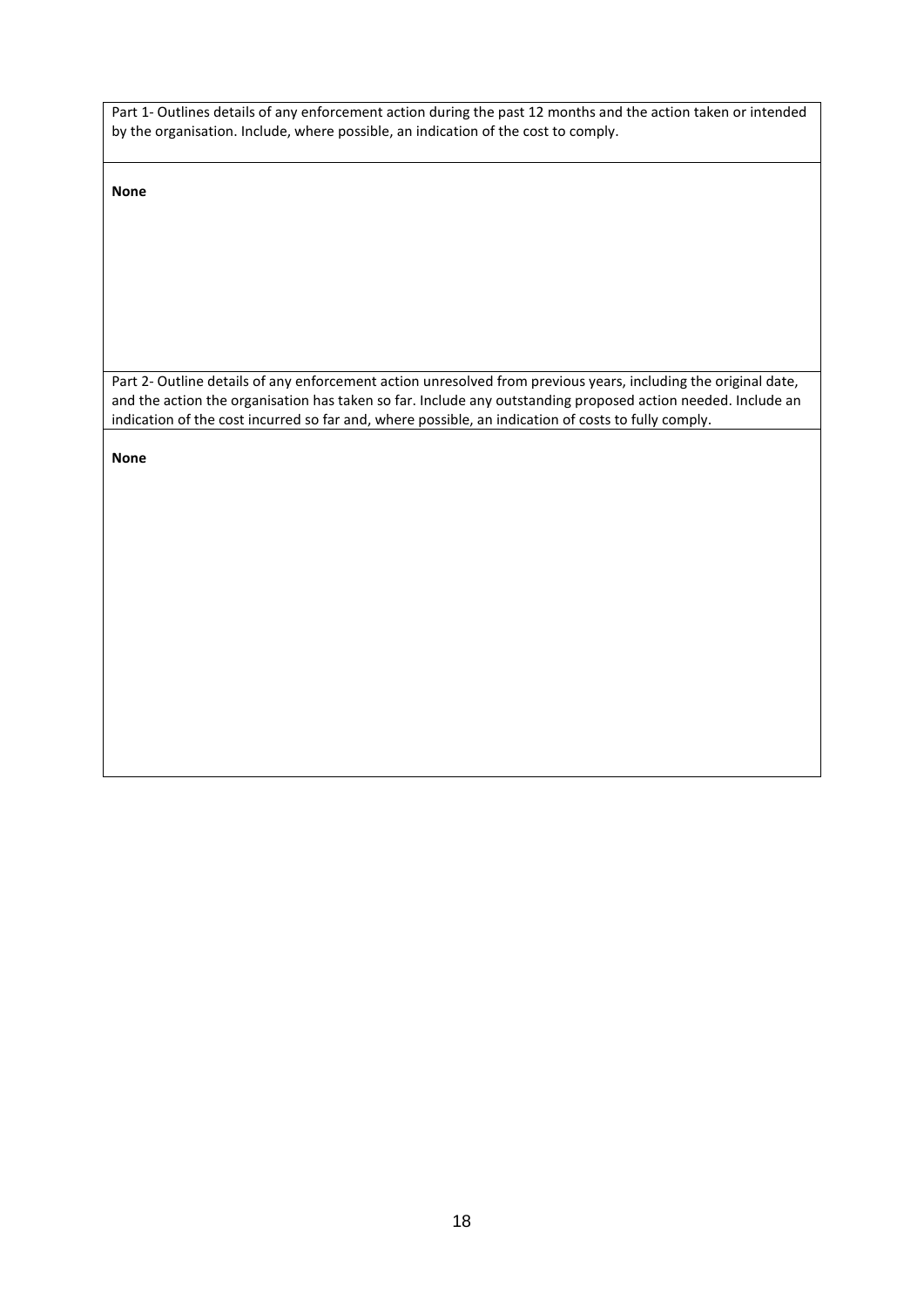# **Appendix B – Programme of Work 2018/19**

| <b>Action not on target.</b> |                                                                       |                                                                                                                                              | <b>Action on target</b>                                                                           |                      |            |                 | <b>Completed</b>                                                                                              |                                         |                                                                         |  |
|------------------------------|-----------------------------------------------------------------------|----------------------------------------------------------------------------------------------------------------------------------------------|---------------------------------------------------------------------------------------------------|----------------------|------------|-----------------|---------------------------------------------------------------------------------------------------------------|-----------------------------------------|-------------------------------------------------------------------------|--|
|                              | <b>AREA: ACCOUNTABILITY</b>                                           |                                                                                                                                              |                                                                                                   |                      |            |                 |                                                                                                               |                                         |                                                                         |  |
| Ref:                         |                                                                       | <b>Actions Required</b>                                                                                                                      | <b>KPI</b>                                                                                        | <b>Time</b><br>scale | Lead       | <b>Delegate</b> | <b>Current progress reported against</b><br><b>Action Plan</b>                                                |                                         | <b>Evidence</b>                                                         |  |
| App  <br>A                   | <b>Annual</b><br>Report/<br><b>Statement of</b><br><b>Fire Safety</b> | <b>Prepare annual Trust</b><br>fire safety report<br>including statement of<br><b>Fire Safety</b>                                            | <b>HTM 05-01-</b><br><b>Managing</b><br>healthcare<br>fire safety                                 | 05/18                | COO        | <b>FSM</b>      | Completed- subject to approval<br>HSSG May 2018<br>Fire Safety Group May 2018<br>Agenda item for TMC May 2018 |                                         | Minutes &<br>Report                                                     |  |
|                              | <b>AREA: MANAGEMENT STRATEGY</b>                                      |                                                                                                                                              |                                                                                                   |                      |            |                 |                                                                                                               |                                         |                                                                         |  |
| 3.4                          | <b>Management</b><br>of Fire Risks                                    | <b>Continuation of Risk</b><br><b>Mitigation Plan- Heart</b><br>& Lung Centre                                                                | 4 Staged Plan<br><b>NHSI</b>                                                                      | <b>TBC</b>           | <b>FSG</b> | <b>FSM</b>      | Continuation of managing the life risk<br>external façade of the building                                     | and protection from a fire occurring in | 4 Stage<br><b>Plan/Fire</b><br><b>Safety</b><br>Group<br><b>Minutes</b> |  |
| 3.5                          | <b>Structural</b><br><b>Fire</b><br><b>Protection</b>                 | <b>Undertake statutory</b><br>fire safety<br>improvement work to<br>improve structural<br>shortfalls in identified<br><b>Trust buildings</b> | <b>Regulatory</b><br><b>Reform (Fire</b><br>Safety) Order<br>2005.<br><b>HTM 05-03</b><br>Part K- | 05/18                | <b>FSG</b> | <b>FSM</b>      |                                                                                                               | Fire Safety Upgrade - Deanesly Centre   | <b>Fire Safety</b>                                                      |  |
|                              |                                                                       |                                                                                                                                              |                                                                                                   | 03/19                |            |                 | Fire Safety Upgrade - NX 55 Main<br>theatres                                                                  |                                         | Group<br>minutes                                                        |  |